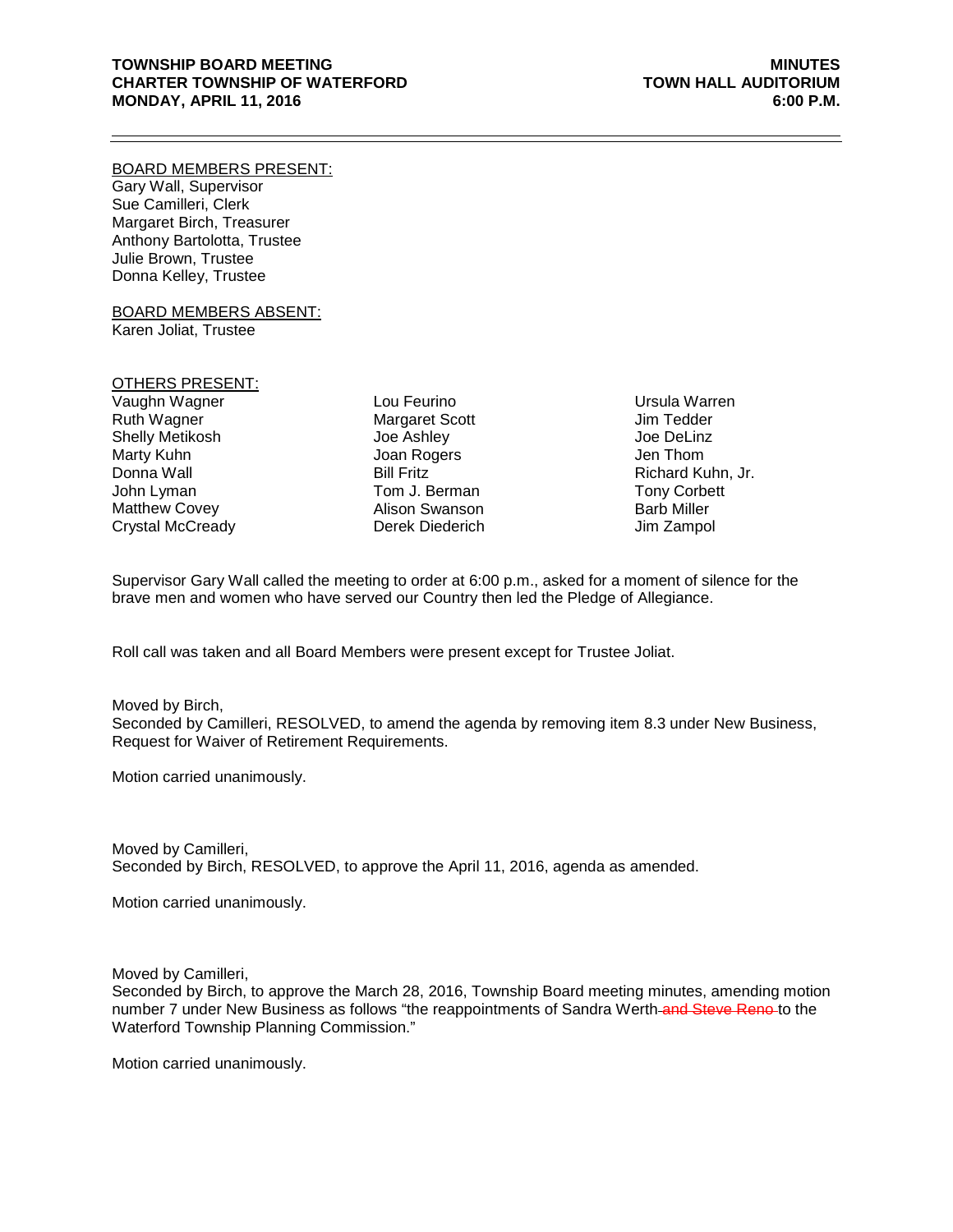Moved by Bartolotta,

Seconded by Brown, RESOLVED, to approve the payment of the bills for April 11, 2016, as presented. A list of the bills is attached to these minutes; a roll call vote was taken.

Ayes: Wall, Camilleri, Birch, Bartolotta, Brown, and Kelley Nays: None Absent: Joliat

Motion carried unanimously.

## **ANNOUNCEMENTS:**

- 1. The Waterford Area Chamber of Commerce will hold their annual Live, Work, Play Expo 2016 on Thursday, April 14, 2016, from 5:00 p.m. to 8:00 p.m. at Waterford Mott High School. For more information visit www.waterfordchamber.org.
- 2. Volunteers are sought for The Spring Riverwalk Clean Up. This family friendly activity is on Saturday, April 16, 2016, from 9:00 a.m. to 12:00 p.m. Volunteers should meet behind Planet Fitness by the Cedar Bridge and are asked to bring rakes, pruners, gloves and a wheel barrow, if you have one. Water and insect repellant will be provided.
- 3. Unite with Waterford Township, the Waterford School District, and various community organizations for a Township Cleanup Day in conjunction with Earth Day. On Friday, April 22, 2016, volunteers will be out in the community doing our part to collect and clean up rubbish along roadways and in visible areas in the Township. If you'd like to be put on a list to receive volunteer information, please call or email the Township Supervisor's office at 248-674-6201 or [supervisor@waterfordmi.gov.](mailto:supervisor@waterfordmi.gov)
- 4. Habitat for Humanity of Oakland County, Clarkston/Davisburg Community Impact Weekend will be held Saturday and Sunday, April 23-24, 2016. For Projects, Volunteering, or Partnership information call 248-625-8055 or visit [www.impact-weekend.org.](http://www.impact-weekend.org/)
- 5. Document shredding will be provided for Waterford Township Residents on Monday, May 2, 2016, from 10:00 a.m. to 12:00 p.m. This is a service provided by Treasurer Birch.
- 6. The Waterford Cable Commission is happy to announce the 2016 Waterford Cable Commission Scholarship. Four scholarships are available, each one in the sum of \$1,000. Any 2016 graduating senior pursuing further studies in the media arts, and is a Waterford resident, may apply. The application process opens on Monday, February 15, 2016 and closes on Monday, May 9, 2016. Applications are available on the Township website only, as well as further information and guidelines regarding the scholarship and application process.
- 7. The 22nd Annual Business Recognition Breakfast will be held Friday, May 6, 2016, at 7:15 a.m. at the Highland Lakes OCC campus in the Student Center. Tickets are \$20 and can be purchased through the Supervisor's office at Town Hall or online at [www.2016businessbreakfast.eventbrite.com.](http://www.2016businessbreakfast.eventbrite.com/) Awards presented for milestone anniversaries, beautification efforts, community service, and Business & Business Person of the Year.

## **Reports 1. Library Report – February 2016**

Moved by Birch,

Seconded by Brown, RESOLVED, to receive the February 2016 Library Reports.

Motion carried unanimously.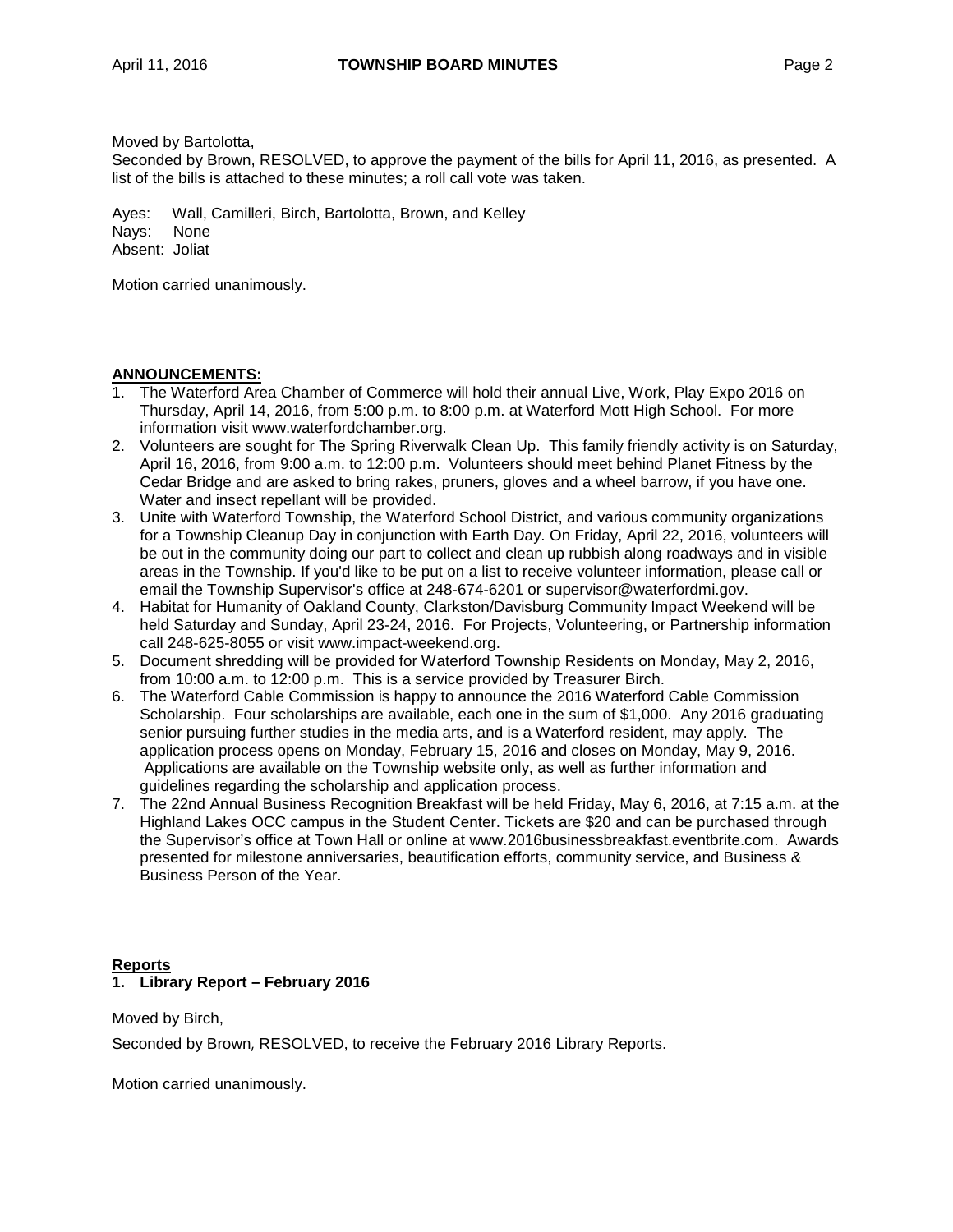## 2. **Department of Public Works Report – 2015 Annual Report**

Moved by Camilleri,

Seconded by Kelley, RESOLVED, to receive the Department of Public Works 2015 Annual Report.

Motion carried unanimously.

**Introduction** 

1. Consumers Energy Gas Franchise Ordinance The following Ordinance was introduced.

## ORDINANCE NO. 2016-02 CONSUMERS ENERGY COMPANY GAS FRANCHISE ORDINANCE

AN ORDINANCE, granting to CONSUMERS ENERGY COMPANY, its successors and assigns, the right, power and authority to lay, maintain and operate gas mains, pipes and services on, along, across and under the highways, streets, alleys, bridges, waterways, and other public places, and to do a local gas business in the CHARTER TOWNSHIP OF WATERFORD, OAKLAND COUNTY, MICHIGAN, for a period of thirty years.

THE CHARTER TOWNSHIP OF WATERFORD ORDAINS:

SECTION 1. GRANT, TERM. The CHARTER TOWNSHIP OF WATERFORD, OAKLAND COUNTY, MICHIGAN, hereby grants to the Consumers Energy Company, a Michigan corporation, its successors and assigns, hereinafter called the "Grantee," the right, power and authority to lay, maintain and operate gas mains, pipes and services on, along, across and under the highways, streets, alleys, bridges, waterways, and other public places, and to do a local gas business in the CHARTER TOWNSHIP OF WATERFORD, OAKLAND COUNTY, MICHIGAN, for a period of thirty years.

SECTION 2. CONSIDERATION. In consideration of the rights, power and authority hereby granted, said Grantee shall faithfully perform all things required by the terms hereof.

SECTION 3. CONDITIONS. No highway, street, alley, bridge, waterway or other public place used by said Grantee shall be obstructed longer than necessary during the work of construction or repair, and shall be restored to the same order and condition as when said work was commenced. All of Grantee's pipes and mains shall be so placed in the highways and other public places as not to unnecessarily interfere with the use thereof for highway purposes.

SECTION 4. HOLD HARMLESS. Said Grantee shall at all times keep and save the Charter Township free and harmless from all loss, costs and expense to which it may be subject by reason of the negligent construction and maintenance of the structures and equipment hereby authorized. In case any action is commenced against the Charter Township on account of the permission herein given, said Grantee shall, upon notice, defend the Charter Township and save it free and harmless from all loss, cost and damage arising out of such negligent construction and maintenance.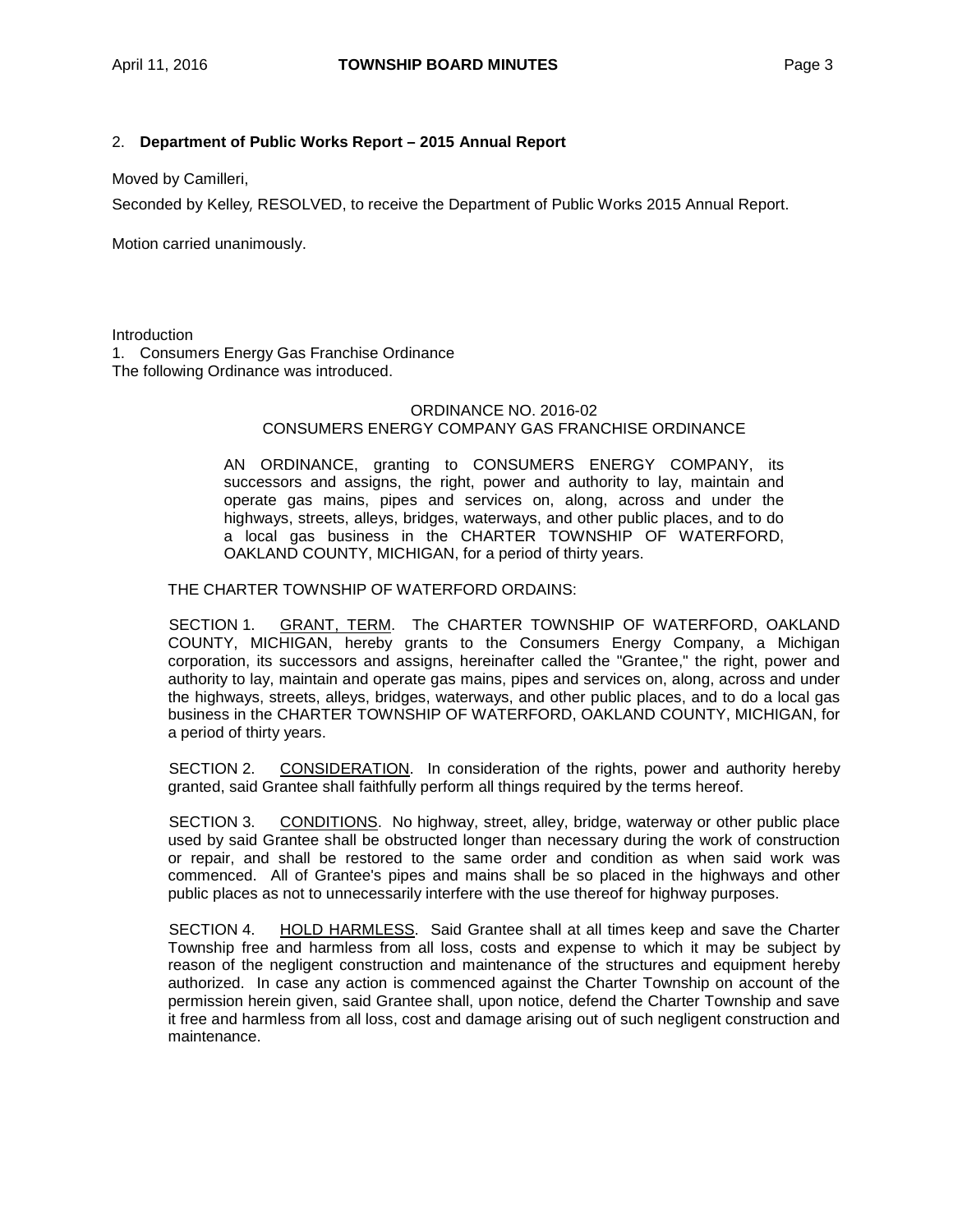## Consumers Energy Gas Franchise Ordinance Continued.

SECTION 5. EXTENSIONS. Said Grantee shall construct and extend its gas distribution system within said Charter Township and shall furnish gas to applicants residing therein in accordance with applicable laws, rules and regulations.

SECTION 6. FRANCHISE NOT EXCLUSIVE. The rights, power and authority herein granted, are not exclusive. Either manufactured or natural gas may be furnished hereunder.

SECTION 7. RATES. Said Grantee shall be entitled to charge the inhabitants of said Charter Township for gas furnished therein, the rates as approved by the Michigan Public Service Commission, to which Commission or its successors authority and jurisdiction to fix and regulate gas rates and rules regulating such service in said Charter Township, are hereby granted for the term of this franchise. Such rates and rules shall be subject to review and change at any time upon petition therefore being made by either said Charter Township, acting by its Charter Township Board, or by said Grantee.

SECTION 8. REVOCATION. The franchise granted by this ordinance is subject to revocation upon sixty (60) days written notice by the party desiring such revocation.

SECTION 9. MICHIGAN PUBLIC SERVICE COMMISSION, JURISDICTION. Said Grantee shall, as to all other conditions and elements of service not herein fixed, be and remain subject to the reasonable rules and regulations of the Michigan Public Service Commission or its successors, applicable to gas service in said Charter Township.

SECTION 10. REPEALER. This ordinance, when accepted and published as herein provided, shall repeal and supersede the provisions of a gas ordinance adopted by the Charter Township Board on May 12, 1986 entitled:

AN ORDINANCE, granting to CONSUMERS POWER COMPANY, its successors and assigns, the right, power and authority to lay, maintain and operate gas mains, pipes and services on, along, across and under the highways, streets, alleys, bridges and other public places, and to do a local gas business in the CHARTER TOWNSHIP OF WATERFORD, OAKLAND COUNTY, MICHIGAN.

and amendments, if any, to such ordinance whereby a gas franchise was granted to Consumers Energy Company.

SECTION 11. EFFECTIVEDATE. This ordinance shall take effect upon the day after the date of publication thereof; provided, however, it shall cease and be of no effect after thirty days from its adoption unless within said period the Grantee shall accept the same in writing filed with the Charter Township Clerk. Upon acceptance and publication hereof, this ordinance shall constitute a contract between said Charter Township and said Grantee.

We certify that the foregoing Franchise Ordinance was duly enacted by the Charter Township Board of the CHARTER TOWNSHIP OF WATERFORD, OAKLAND COUNTY, MICHIGAN, on  $the$   $day$  of  $12016$ .

> \_\_\_\_\_\_\_\_\_\_\_\_\_\_\_\_\_\_\_\_\_\_\_\_\_\_\_\_\_\_\_\_\_\_\_\_\_\_\_\_ Gary Wall, Charter Township Supervisor

Attest:

\_\_\_\_\_\_\_\_\_\_\_\_\_\_\_\_\_\_\_\_\_\_\_\_\_\_\_\_\_\_\_\_\_\_\_\_ Sue Camilleri, Charter Township Clerk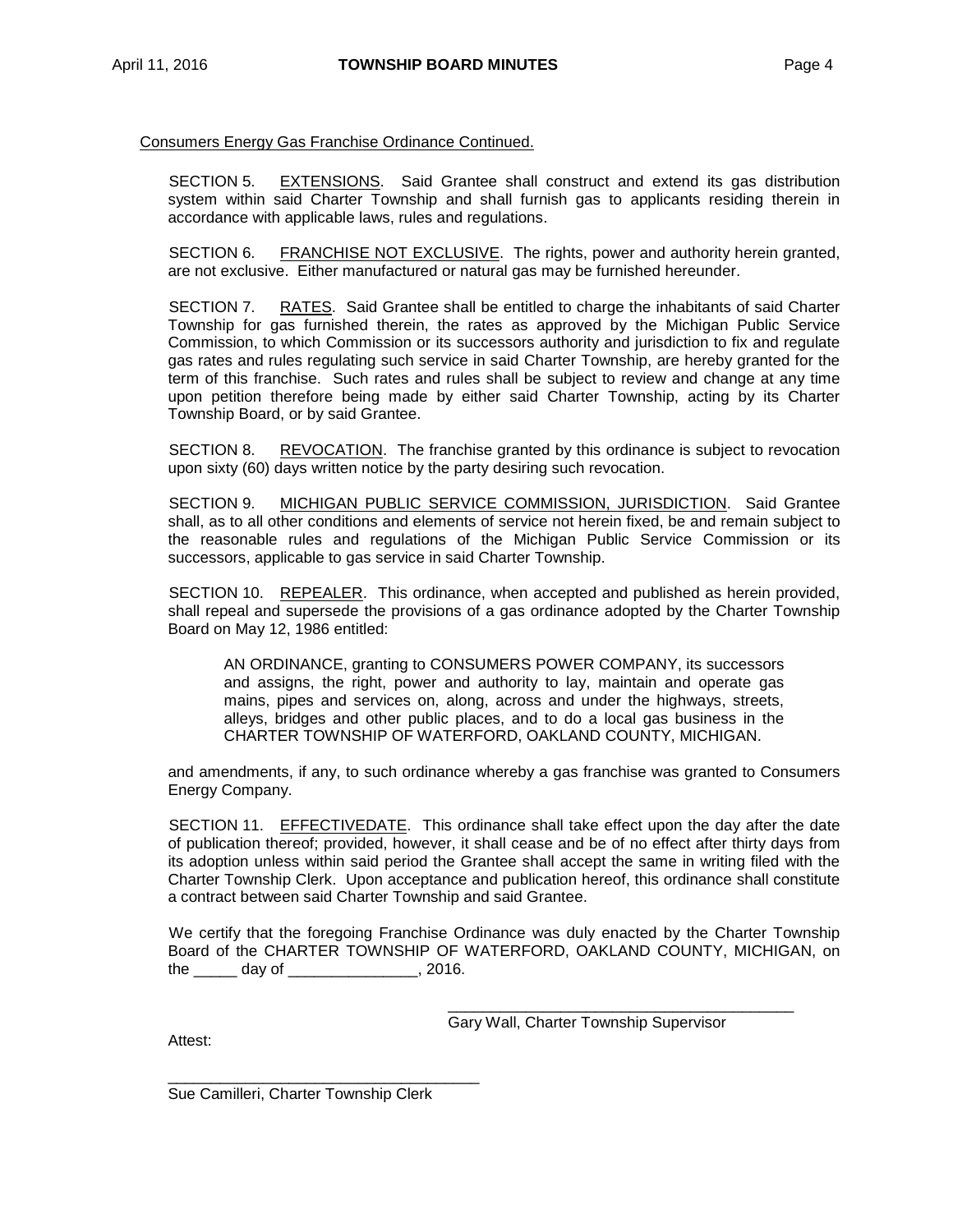## Consumers Energy Gas Franchise Ordinance Continued.

Moved by Camilleri.

Seconded by Birch, RESOLVED, to postpone the Consumers Energy Gas Franchise Ordinance until the Clerk's office receives a revised contract from Consumers Energy; a roll call vote was taken.

Ayes: Wall, Camilleri, Birch, Bartolotta, Brown and Kelley Nays: None Absent: Joliat

Motion carried unanimously.

## **Old Business**

## **1. 51st District Court - Budget Amendment Request**

The following memo from Judge Kuhn and Jen Thom, Court Administrator, was presented at the March 28, 2016, Township Board meeting and postponed until the April 11, 2016 Township Board Meeting.

The 51<sup>st</sup> District Court respectfully requests a budget amendment in the amount of \$94,150 for the 51<sup>st</sup> District Court's 2016 operating budget. This entails a restoration of only some of the \$86,447 cut from the Court's budget on November 6, as well as \$23,000 to fund 2% compensation increases for Court employees in line with increases being accorded to Township employees.

As you may know, two recent events have had a bearing upon the Court's 2016 budget: 1) the sudden and unexpected resignation of Judge Switalski and delay in appointing a replacement judge; and 2) the November 6, 2015 reduction of the Court's budget by \$86,447 after the Court had already cut its budget by \$58,094.

## 1. Judge Switalski's Resignation

The unfortunate result of the delay in appointing a replacement for Judge Switalski is a loss of funding from the State of Michigan in the amount of \$138,272. While the State of Michigan has been temporarily relieved of incurring the cost of the judicial salary, the caseload cannot effectively be met by a single judge. Preliminary analysis of our 2016 filings yields the judicial workload of 16,410.50 minutes or 1.27 Judges (see attached). As the Board is aware, to cover the docket, the Court is currently utilizing visiting judges two days per week and has scheduled a magistrate every Wednesday afternoon to handle the caseload. Unfortunately, the State of Michigan does not subsidize the costs of visiting judges or magistrates as it did Judge Switalski's salary. This means that the expense of covering the docket has shifted from a subsidized expense to an expense incurred by the Court. The court estimates the cost to maintain coverage through the remainder of the year will be \$51,150.

#### 2. Budget Reduction of \$86,447

The Board will note the Court's budget is without a contingency line. The unexpected November 6, 2015 budget cut of \$86,447 (after the Court's \$58,094 budget reduction) essentially defunded the Court's bookkeeping/financial administration function and presented a significant dilemma. To date, the Court has been required to incur \$15,000 in unanticipated legal expenses to assess and advance its position, far exceeding those incurred in recent memory. The Court is optimistic tonight's amendment will bring closure to this expense, but notes that despite similarly optimistic expectations of ongoing communications expressed at the Board's February 29, 2016, special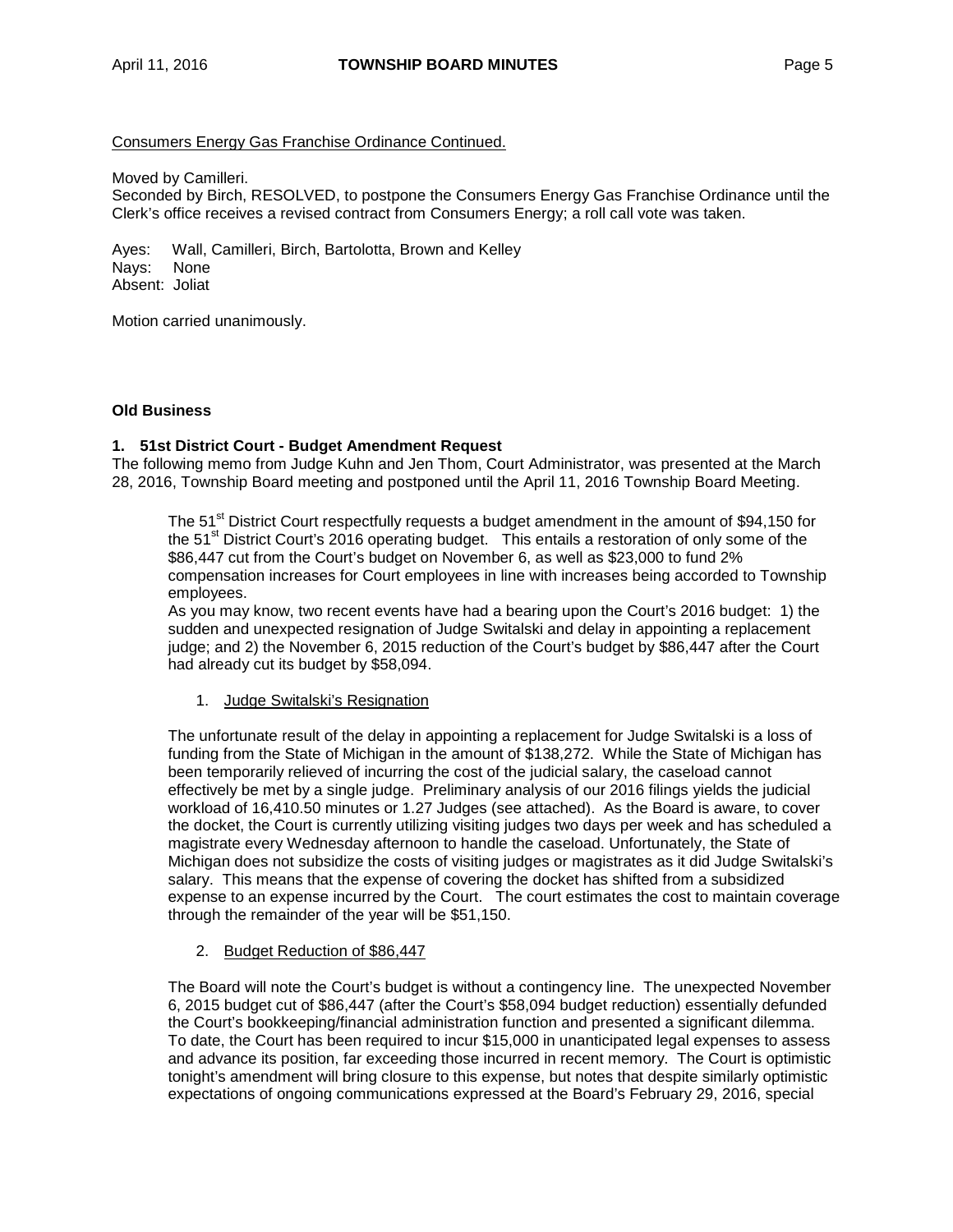### 51st District Court - Budget Amendment Request Continued.

meeting, the Township's attorneys have not yet had substantive communications with the Court's attorney on the budget issues. The Court is requesting \$20,000 to cover past and anticipated legal costs resulting from the unexpected budget cut.

3. Compensation Increases

Historical and recent communications cause the Court to understand that Court employees could expect a compensation increase equivalent to any granted to Township personnel. Budget amendments were recently adopted for General, Police, Fire, DPW and Library Fund employees, granting 2.0% pay increases for 2016 (as well as 2017 and 2018). As such, the Court requests \$23,000 to afford its full and part-time employees the same increase.

Recent communications cause the Court to believe that the Township administration now understands the need to fund the bookkeeping/financial administration function as well as a Court Information Specialist position designed to meet the technology mandates of the Michigan Supreme Court. The Court is pleased to inform the Township that efficiencies achieved peripheral to the departure of Judge Switalski have resulted in savings sufficient to fund those two needed position and compensation upgrades.

In summary, the Court requests an additional \$94,150 be added to its lump sum budget to cover the costs of providing visiting judges and magisterial support related to the judicial vacancy, to sponsor the 2.0% general salary increase for full and part-time employees and to cover the unexpected legal expenses.

Judge Kuhn requested a postponement until April 25, 2016, pending receipt of the attorney's letter.

## Moved by Camilleri,

Seconded by Bartolotta, RESOLVED, to post pone the 51<sup>st</sup> District Court Budget Amendment Request to until the April 25, 2016, Township Board Meeting.

Motion carried unanimously.

## **2. Rezoning Case No. 16-03-01, 7313 Highland Road**

The following Rezoning case was submitted for adoption.

#### **STATE OF MICHIGAN COUNTY OF OAKLAND ORDINANCE NO. 2016-Z001 ZONING ORDINANCE MAP AMENDMENT**

An ordinance to amend the Waterford Township Zoning Ordinance by rezoning a parcel of property and amending the Zoning Map.

THE CHARTER TOWNSHIP OF WATERFORD ORDAINS:

#### *Section 1 of Ordinance*

The part of the parcel of property that is assigned tax parcel number 13-18-451-023, with an address of 7313 Highland Road, is rezoned from **C-4, Extensive Business District** to **C-3, General Business District** as shown on the attached legal description with the Zoning Map that is adopted by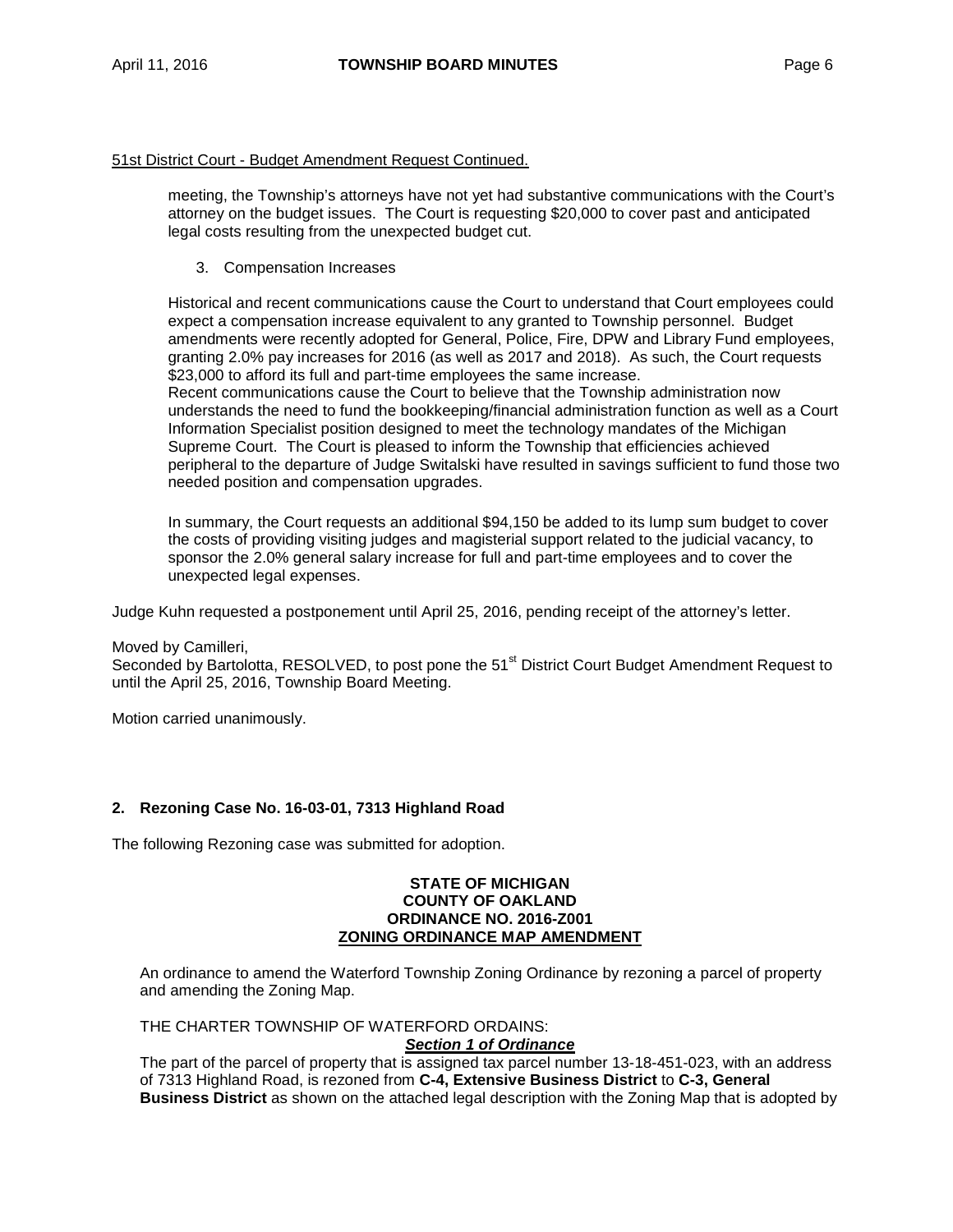and made part of the Waterford Township Zoning Ordinance in Section 3-101, to be changed and amended to reflect this rezoning.

Rezoning Case No. 16-03-01, 7313 Highland Road Continued.

## *Section 2 of Ordinance*

The effective date of this ordinance shall be on the  $8<sup>th</sup>$  day after publication, or a later date as provided in the Michigan Zoning Enabling Act for when a petition for voter referendum on this Ordinance and/or a notice of intent to submit such a petition is timely filed with the Township Clerk.

## **CERTIFICATION**

I certify that this Zoning Ordinance Map Amendment Ordinance was adopted by a majority vote of the members of the Board of Trustees of the charter Township of Waterford at a meeting duly called and held on

CHARTER TOWNSHIP OF WATERFORD

\_\_\_\_\_\_\_\_\_\_\_\_\_\_\_\_\_\_ \_\_\_\_\_\_\_\_\_\_\_\_\_\_\_\_\_\_\_\_\_\_\_\_\_\_\_\_\_\_\_ Date **Sue Camilleri, Township Clerk** Sue Camilleri, Township Clerk

7313 Highland Rd. – 13-18-451-023

Parcel Description: Part of the Southeast 1/4 of Section 18 and the Northeast 1/4 of Section 19, Town 3 North, Range 9 East, Waterford Twp., Oakland County, Michigan, Described as: commencing at the south ¼ corner of said Section 18; thence along the south line of Section 18, south 89 degrees 49 minutes 06 seconds east 635.46 feet: thence south 72 degrees 25 minutes, 03 seconds east 457.73 feet, thence along the west line of North Oakland Blvd. (86 feet wide) north 12 degrees 28 minutes 30 seconds east 342.53 feet to the point of beginning; thence north 12 degrees 28 minutes 30 seconds east 29.18 feet; thence along a curve to the right, radius 318 feet, central angle 8 degrees 51 minutes 00 seconds, chord bearing north 16 degrees 54 minutes east49.07 feet, an arc distance of 49.11 feet; thence north 21 degrees 19 minutes 30 seconds east 152.2 feet; thence along the south line of Highland Road (M-59) north 68 degrees 40 minutes 30 seconds west 238.25 feet; thence south 19 degrees 53 minutes 25 seconds west 231.40 feet; thence south 68 degrees 59 minutes 34 seconds east 240.74 feet to the point of beginning. Containing 1.251 acres and subject to easements and restrictions of record.

Moved by Camilleri.

Seconded by Birch, RESOLVED, to approve Rezoning Case No. 16-03-01, 7313 Highland Road; a roll call vote was taken.

Ayes: Wall, Camilleri, Birch, Bartolotta, Brown, and Kelley Nays: None Absent: Joliat

Motion carried unanimously.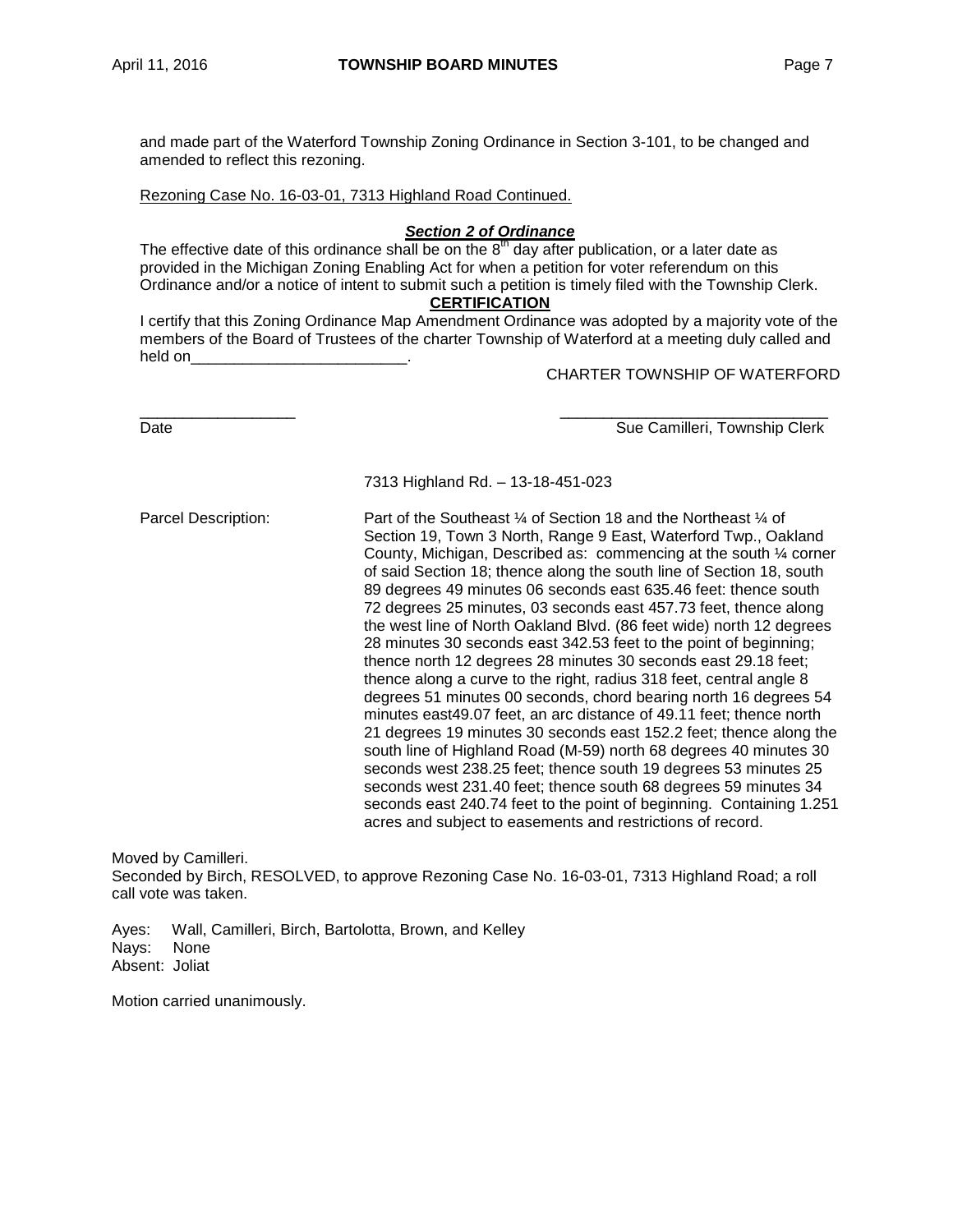#### **3. Proposed Emergency Response Cost Recovery Ordinance Amendment** The following Ordinance was submitted for adoption.

## **CHARTER TOWNSHIP OF WATERFORD ORDINANCE NO. 2016-01 EMERGENCY RESPONSE COST RECOVERY ORDINANCE AMENDMENT**

An Ordinance to amend the Emergency Response Cost Recovery provisions in Division 1 of Article III in Chapter 14 of the Waterford Charter Township Code, by amending and adding definitions, expanding the types of emergency responses for which Township expenses may be recovered, and adding provisions regarding the persons responsible for those expenses and procedures for collecting them.

THE CHARTER TOWNSHIP OF WATERFORD ORDAINS:

## **Section 1 of Ordinance**

Section 14-101 of the Waterford Charter Township Code is amended to add new definitions of Emergency, Resident, Responsible Person, and Utility, and to modify the definition of Emergency Response to read as follows:

## **Sec. 14-101. Definitions.**

The following words or phrases are defined as stated herein:

*Emergency* means an unexpected, unforeseen, or accidental situation or occurrence that does or may reasonably require prompt action or response by Township vehicles, equipment, and/or personnel to protect or preserve the public health, safety, or welfare.

*Emergency Response* means the dispatch, provision, or utilization of Township personnel and/or equipment, including resultant enforcement and prosecution efforts in any of the following situations:

(a) The arrest, detention or incarceration of persons in violation of state laws or ordinances of the Township prohibiting the operation of motor vehicles while under the influence of, or while impaired by, the consumption of alcoholic beverages, or controlled substances, or combination thereof. (b) Requests for life-support vehicles, equipment and/or personnel in the attendance or transport of

persons to a hospital or other medical facility where no actual medical emergency existed, whether or not the person was transported.

(c) Requests for life-support vehicles, equipment and/or personnel in the attendance or transport of persons to a hospital or other medical facility where the need for the request was substantially induced or precipitated by the ingestion of alcohol or by abuse of drugs or controlled substances. (d) The use of police, fire, or other Township department vehicles, equipment or personnel at the

scene of an emergency, including downed power lines on public or private property.

(e) The use of police, fire, or other Township department vehicles, equipment, or personnel at the scene of a utility emergency involving facilities that are the responsibility of DTE Energy, Consumers Energy, or other utility provider, where Township personnel and/or equipment are required for public protection to the extent that the required use of personnel and/or equipment exceeds thirty (30) minutes from the time of dispatch.

(f) The use of police or fire department vehicles, equipment or personnel in response to:

(1) A false or prank "911" call. If such a call is made from a ground phone, the person in control of the premises shall also be responsible. If the call is by a minor, the minor's parent or guardian shall be responsible.

(2) The use of police or fire department vehicles, equipment or personnel in response to a "911" call made without good cause, by an intoxicated person or a person who has abused controlled substances, as defined in the Public Health Code.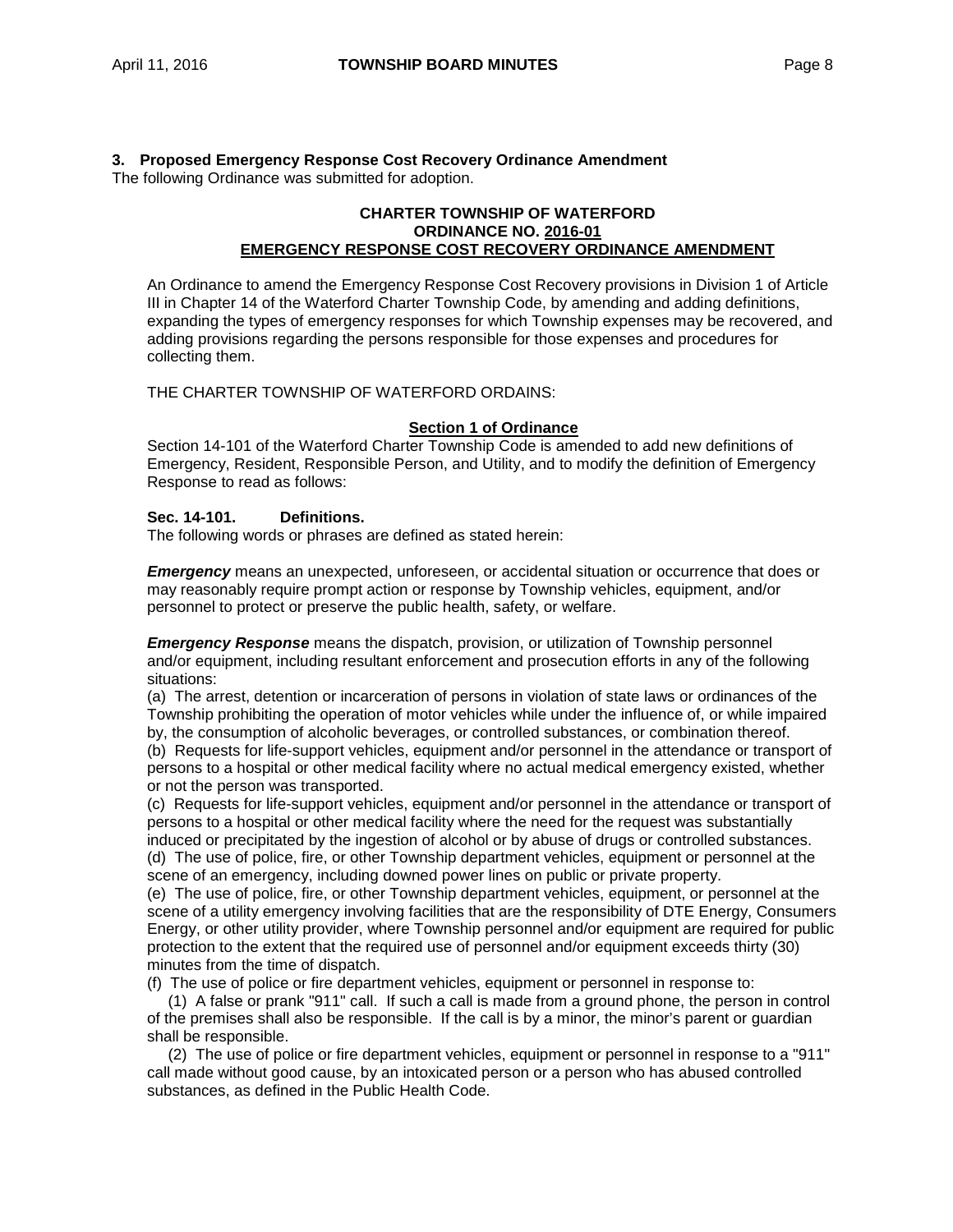## Proposed Emergency Response Cost Recovery Ordinance Amendment Continued.

(g) The use of police or fire department vehicles, equipment, resources, or personnel, including the "Tech Rescue Team," at the scene of individual or common disasters or other emergency, such as building collapse, cave-ins, water or ice rescues, and similar situations.

(h) The use of police or fire department vehicles, equipment, resources, or personnel, including the "SRT Team", at the scene of an emergency or exigent conditions, including but not limited to harboring of vicious animals, animal rescue, hostage/suicide events, pursuits, and similar situations. (i) The use of police, fire, or other Township department vehicles, equipment, or personnel at the Oakland County International Airport in response to crimes, accidents, or an emergency. (j) The use of police or fire department vehicles, equipment, or personnel for emergency runs requiring the use of vehicle lights and/or sirens to the scene of an actual or reported crime, apparent personal injury accident, or other accident that presents an immediate threat to the public health, safety, or welfare.

(k) The use of police or fire department vehicles, equipment, or personnel to respond to a report of a crime, a property damage or other accident, or other situation that is not treated as an emergency requiring the use of vehicle lights and/or sirens.

## *Resident* means:

(a) An individual residing and with a residency address, or a business located, on real property in the Township for which the real property taxes are not delinquent; and (b) For emergency responses by the fire department, an individual residing and with a residency address, or a business located, on real property serviced by the Waterford Regional Fire Department for which the real property taxes are not delinquent.

## *Responsible person* means any of the following:

(a) A person whose careless, reckless, negligent, criminal, or intentional act or omission caused the need for the emergency response.

(b) A person who falsely reports an emergency that results in an emergency response.

(c) A person that without good cause, reports the need for and requests an emergency response that is provided and was not needed.

(d) A person who receives emergency medical, transportation, or rescue service, or other benefit from an emergency response.

(e) A person whose violation of the Michigan Vehicle Code caused the need for the emergency response.

(f) If a minor under the age of 18 is a responsible person, that minor's parents, guardians, or other persons legally responsible for the minor.

(g) For an emergency response involving a utility, a person that owns, operates, maintains, or is legally responsible for the operation and maintenance of that utility.

*Utility* means a building, structure, equipment, facility, line, wire, cable, pole, tower, track, conduit, main, pipe, tank, device, component, or other installation that is used to store, supply, distribute, or provide electricity, gas, or propane, to provide wired or wireless communication services, or to provide railroad or other transportation services.

## **Section 2 of Ordinance**

Sections 14-102, 14-105, and 14-106 of the Waterford Charter Township Code are amended to read as follows:

## **Sec. 14-102. Liability for expenses.**

A responsible person shall be liable and responsible to the Township for the expenses o an emergency response. If there is more than one (1) responsible person, the liability of those persons shall be joint and several. If a responsible person has an ownership interest in real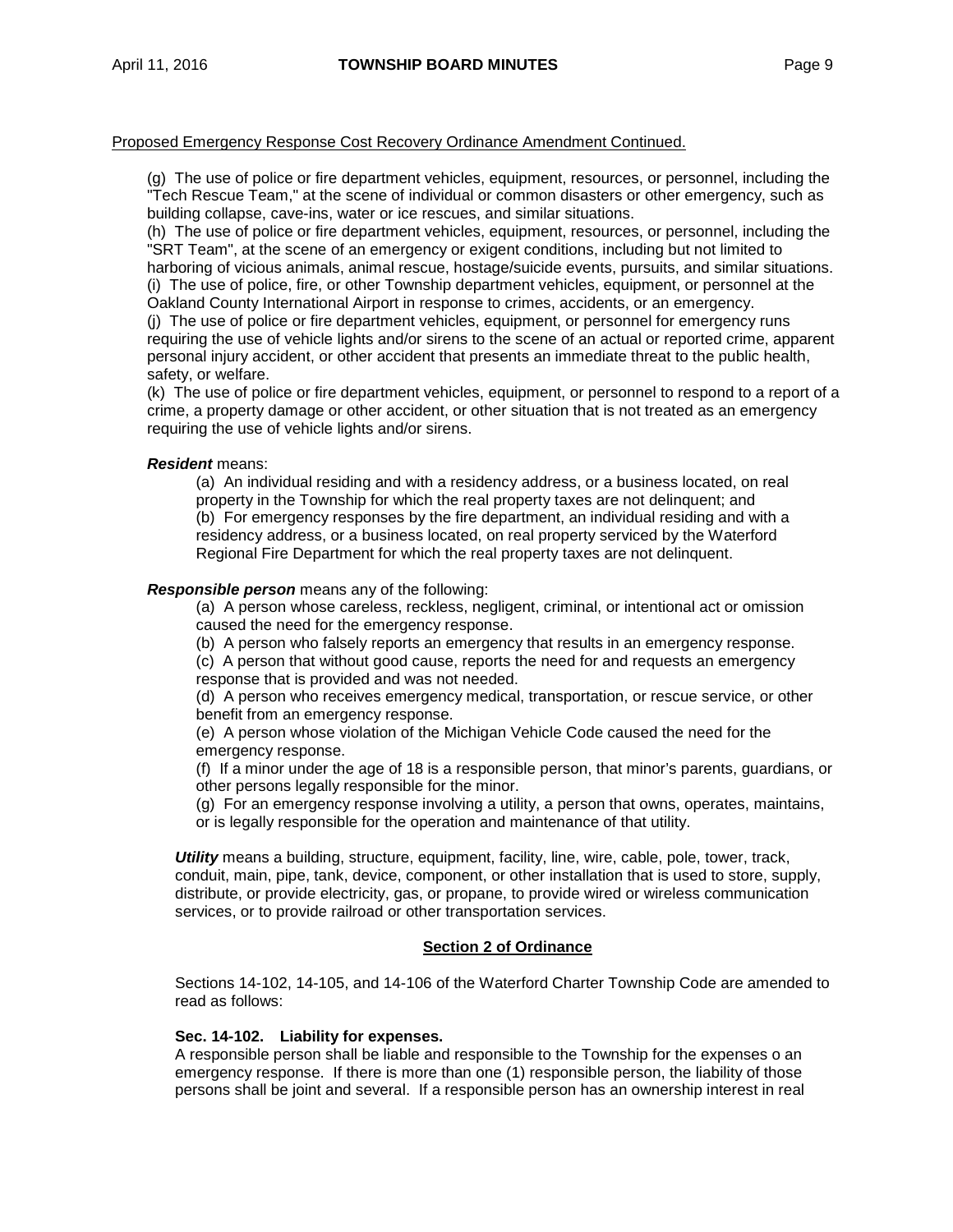## Proposed Emergency Response Cost Recovery Ordinance Amendment Continued.

property that was benefited by an emergency response that was necessitated by that person's criminal, reckless, or intentional act or omission, the liability and responsibility of that person shall be secured by a lien on that real property, enforceable as provided in Sections 14-105 and 14-106.

## **Sec. 14-105. Invoice determination; demand for payment and billing.**

(a) Once the expenses of an emergency response have been determined, the official responsible for the Township department that provided an emergency response, or agent of the Township as designated and provided for in a resolution or contract approved by the Township Board of Trustees, shall submit an itemized invoice/statement for such expenses by first class mail or personal service to each responsible person or their insurance company as provided in subsection (b), requiring payment within thirty (30) days from date of submission. If a responsible person's liability is secured by a lien on real property under Section 14-102, that claim and the affected property must be stated in or attached to the invoice/statement.

(b) A responsible person that is a resident shall not be directly billed or responsible for the expenses of an emergency response not paid for by his or her insurance company if the emergency response was not necessitated by a criminal, reckless, or intentional act or omission by the responsible person.

(c) Interest shall accrue and be payable for all expenses of an emergency response that are not timely paid at the annual rate of five (5%) percent, compounded annually.

(d) If a responsible person has been charged, convicted, or found responsible for an offense that caused the need for the emergency response, a copy of the itemized invoice/statement shall be provided or made available to the court if the Township has requested or intends to request a court order for payment of the expenses in that case.

## **Sec. 14-106. Failure to pay; Civil infraction and suit to recover plus costs.**

Failure by a person liable for the expenses of an emergency response to pay the invoice/statement for the expenses within the time required under Section 14-105: (a) Is a civil infraction, punishable as provided in Section 1-010(b) of this Code, except that the

maximum civil fine is \$100.00.

(b) Is a default, after which the Township may commence suit to recover the amount due and shall be entitled to have all court costs and attorney fees associated with such suit included within the judgment.

(c) Allows the Township to record notice with the Register of Deeds of any lien against real property under Section 14-102 that it has provided notice of under Section 14-105, and to place the unpaid amount on tax bills and the tax roll for collection as provided in Section 1-014 of the Waterford Charter Township Code.

## **Section 3 of Ordinance**

Should any section, subdivision, sentence, clause or phrase of this ordinance be declared by the Courts to be invalid, the same shall not affect the validity of the Ordinance as a whole or any part thereof other than the part as invalidated.

## **Section 4 of Ordinance**

This Ordinance shall take effect immediately upon publication.

## **CERTIFICATION**

I certify that this Ordinance was adopted by the Board of Trustees of the Charter Township of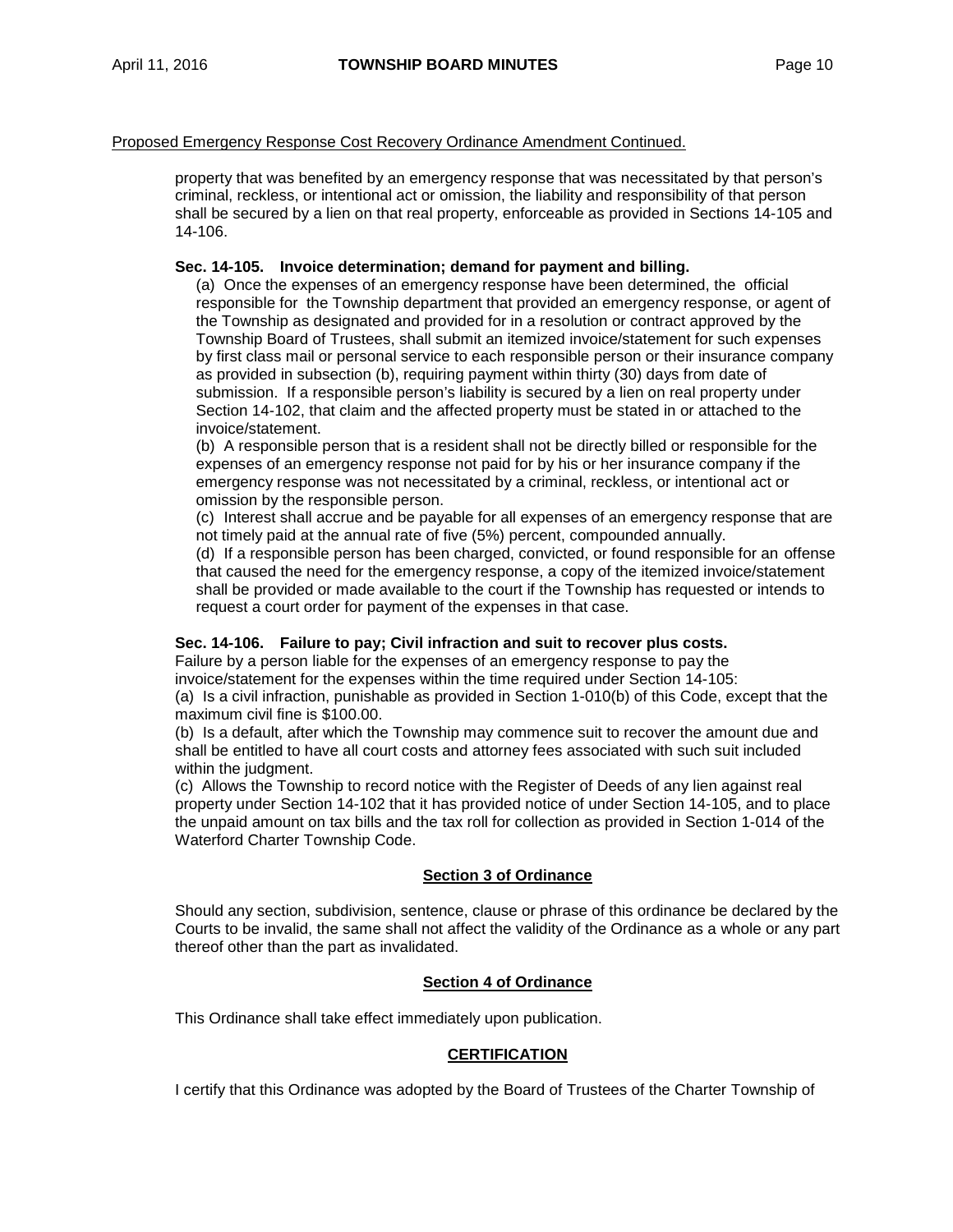## Proposed Emergency Response Cost Recovery Ordinance Amendment Continued.

Waterford at a regular meeting held on April 11, 2016.

## CHARTER TOWNSHIP OF WATERFORD

\_\_\_\_\_\_\_\_\_\_\_\_\_\_\_\_\_\_\_\_\_ By: \_\_\_\_\_\_\_\_\_\_\_\_\_\_\_\_\_\_\_\_\_\_\_\_\_\_\_\_\_\_\_\_\_\_\_\_\_

Date **Sue Camilleri, Township Clerk** 

Moved by Camilleri.

Seconded by Kelley, RESOLVED, to adopt Ordinance No. 2016-01 the Emergency Response Cost Recovery Ordinance Amendment; a roll call vote was taken.

Ayes: Wall, Camilleri, Birch, Bartolotta, Brown and Kelley Nays: None Absent: Joliat

Motion carried unanimously.

## **4. New Gateways**

A Local Governing Body Resolution for Charitable Gaming Licenses for New Gateways was presented at the March 28, 2016, Township Board meeting and postponed until April 11, 2016, in order to clarify New Gateways By-Law information. The By-Laws that New Gateways submitted did not meet the requirements of MCL 432.103(k)(ii).

Moved by Camilleri,

Seconded by Kelley, RESOLVED, to remove from the agenda until revised by-laws are submitted to the Clerk's office and meet MCL 432.103(k)(ii).

Motion carried unanimously.

**New Business** 1. **Public Safety Millage Renewals - Police #2, Fire #1 and #2**

## **CHARTER TOWNSHIP OF WATERFORD OAKLAND COUNTY, MICHIGAN**

## **RESOLUTION APPROVING BALLOT LANGUAGE FOR RENEWALS OF POLICE DEPARTMENT MILLAGE #2 AND FIRE DEPARTMENT MILLAGE #1 AND #2**

## **RECITALS:**

1. The Township's Police and Fire Departments provide valuable public safety service and programs to the residents of the Township and the general public, with the services provided by the Fire Department including Advanced Life Support.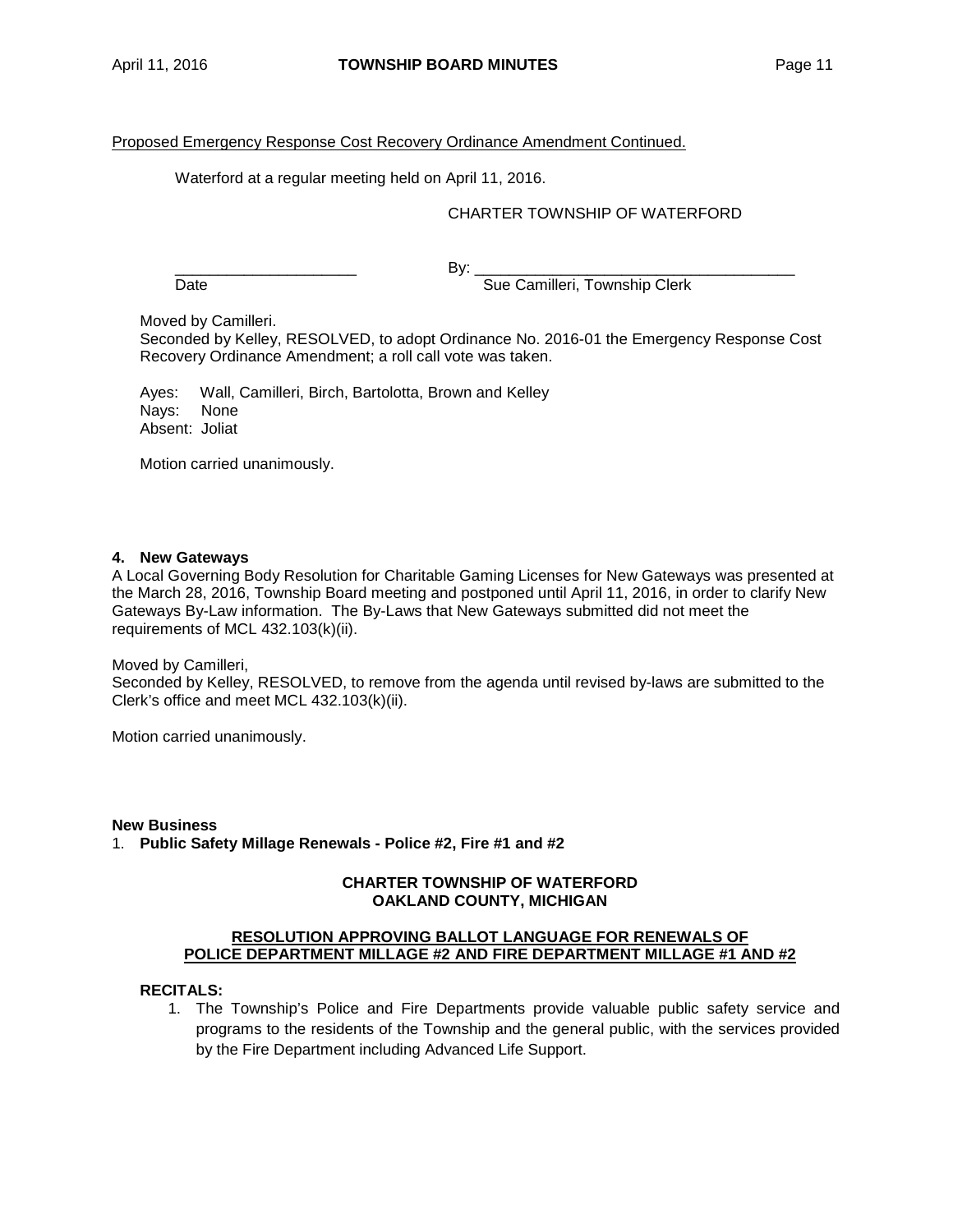Public Safety Millage Renewals - Police #2, Fire #1 and #2 Continued.

- 2. A large portion of funding for the Police and Fire Departments has been provided by dedicated, voter approved millages, including Police Millage #2 originally approved in 1986,
- 3. Fire Millage #1 originally approved in 1976, and Fire Millage #2 originally approved in 1986, each of which was last approved for 10 years, and will expire if not renewed.
- 4. The Township Board of Trustees has determined that providing funds for the continued staffing, maintenance, and operation of the Police and Fire Departments by renewing Police Department Millage #2 and Fire Department Millage #1 and Fire Department Millage #2, should be presented to the voters for possible approval.
- 5. Subject to voter approval, the Township Board of Trustees has determined that the current levies, without increases, of up to 1.50 mills for the Police Department, and of up to 2.00 mills for the Fire Department should be continued.
- 6. As authorized by law, Townships may impose and levy ad valorem property taxes to finance lawful public services such as those provided by the Police and Fire Departments.

**IT IS THEREFORE RESOLVED** that the Board of Trustees of the Charter Township of Waterford, Oakland County, Michigan, approves the following millage ballot question language for three (3) separate proposals and directs the Township Clerk to submit them for placement on the Tuesday, August 2, 2016, primary ballot.

## **RENEWAL OF POLICE DEPARTMENT OPERATING EXPENSE MILLAGE #2**

Shall the Charter Township of Waterford be authorized to renew and levy the previous voted millage of 1.5 mills (\$1.50 per \$1,000 of taxable value of real and tangible personal property) for a period of 10 years from 2016 to 2025, for the continued staffing, maintenance, and operation of the Township Police Department? If the millage is renewed and levied, the estimated revenue that will be collected in the first year from the levy in December 2016 will be \$ 2,973,248.20. Yes No

## **RENEWAL OF FIRE DEPARTMENT OPERATING EXPENSE MILLAGE #1**

Shall the Charter Township of Waterford be authorized to renew and levy the previous voted millage of 1.0 mills (\$1.00 per \$1,000 of taxable value of real and tangible personal property) for a period of 10 years from 2016 to 2025, for the continued staffing, maintenance, and operation of the Township Fire Department? If the millage is renewed and levied, the estimated revenue that will be collected in the first year from the levy in December 2016 will be \$ 1,982,165.47. Yes No

# **RENEWAL OF FIRE DEPARTMENT OPERATING EXPENSE MILLAGE #2**

Shall the Charter Township of Waterford be authorized to renew and levy the previous voted millage of 1.0 mills (\$1.00 per \$1,000 of taxable value of real and tangible personal property) for a period of 10 years from 2016 to 2025, for the continued staffing, maintenance, and operation of the Township Fire Department? If the millage is renewed and levied, the estimated revenue that will be collected in the first year from the levy in December 2016 will be \$ 1,982,165.47. Yes No

Motion made by \_\_\_\_\_\_\_\_\_\_\_\_\_\_\_\_\_\_\_\_\_\_\_ Seconded by \_\_\_\_\_\_\_\_\_\_\_\_\_\_\_\_\_\_\_\_\_\_\_\_\_\_\_\_\_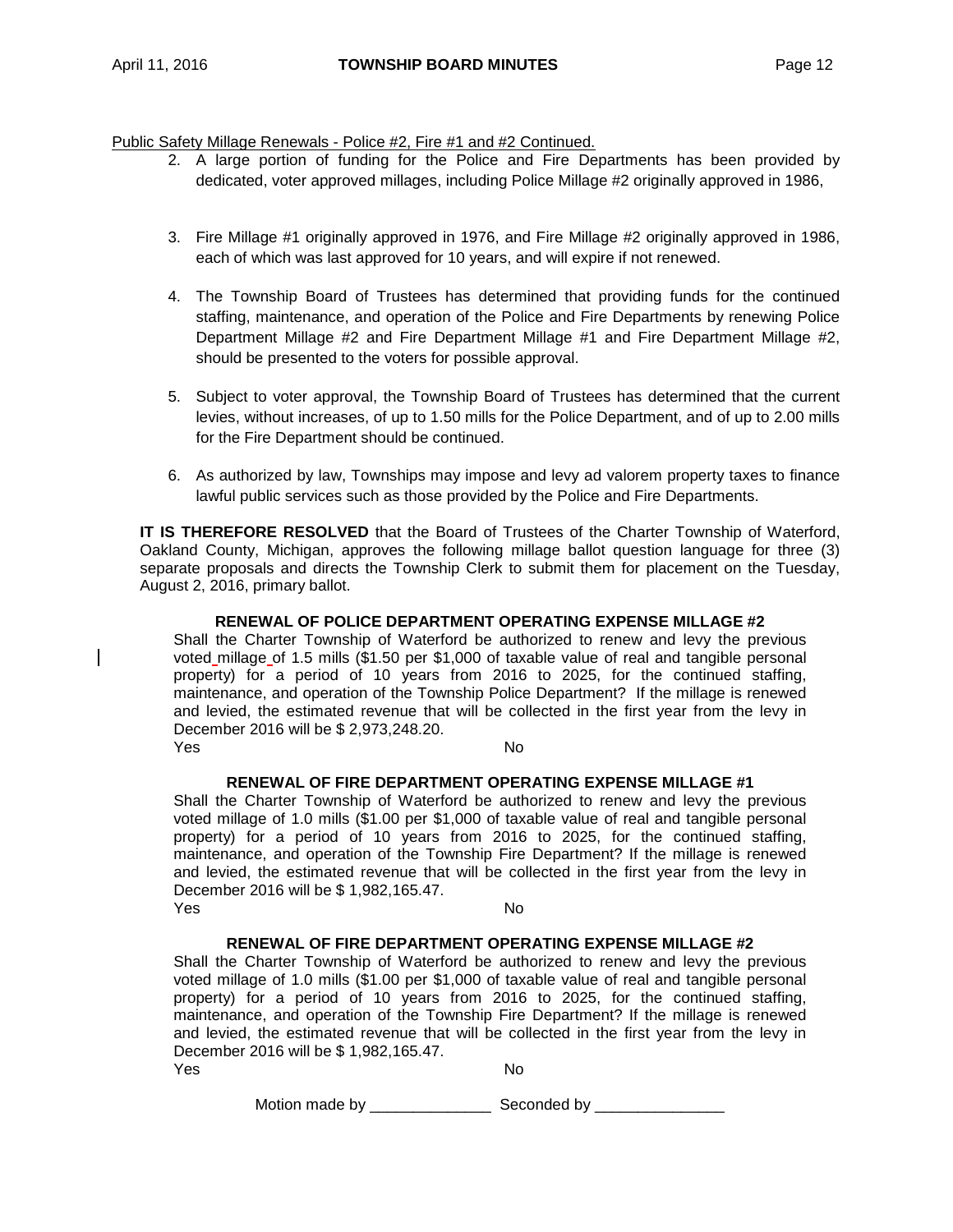## Public Safety Millage Renewals - Police #2, Fire #1 and #2 Continued.

The roll call vote on the Motion to adopt this Resolution was as follows: AYES: NAYES: ABSENT:

## **CERTIFICATION**

I hereby certify that this Resolution was adopted by the Charter Township of Waterford Board of Trustees by the roll call vote indicated at a regular meeting of the Board on April 11, 2016, at which a quorum was present.

Charter Township of Waterford

Date **Sue Camilleri, Township Clerk** Sue Camilleri, Township Clerk

Moved by Birch,

Seconded by Kelley, RESOLVED, to approve the Resolution Approving Ballot Language for Renewals of Police Department Millage #2 and Fire Department Millage #1 and #2; a roll call vote was taken.

\_\_\_\_\_\_\_\_\_\_\_\_\_\_\_\_\_\_\_\_\_\_\_\_\_ \_\_\_\_\_\_\_\_\_\_\_\_\_\_\_\_\_\_\_\_\_\_\_\_\_\_\_\_\_\_\_

Ayes: Wall, Camilleri, Birch, Bartolotta, Brown and Kelley Nays: Absent: Joliat

Motion carried unanimously.

## 2. **Liquor License Transfer – 1033 S. Cass Lake Road**

Clerk Camilleri presented the following Liquor License Transfer.

## **STATE OF MICHIGAN, OAKLAND COUNTY CHARTER TOWNSHIP OF WATERFORD**

## **RESOLUTION APPROVING CLASS C LIQUOR LICENSE OWNERSHIP AND SDM LICENSE**

At a regular meeting of the Charter Township of Waterford Board of Trustees, called to order by Supervisor Wall on April 11, 2016, at 6:00 P.M, the following resolution was offered:

Moved by \_\_\_\_\_\_\_\_\_\_\_\_\_\_\_ and Seconded by \_\_\_\_\_\_\_\_\_\_\_\_\_\_\_\_\_\_\_\_ to approve

the request to Transfer Location of an Escrowed Class C Liquor License & SDM Licenses with Sunday Sales Permit (PM), Dance-Entertainment Permit, Specific Purpose Permit (Food), Outdoor Service (1 Area) and (2) Bars from 1063-1067 S. Cass Lake Road to 1033 S. Cass Lake Road, Waterford Township, Oakland County, Michigan 48328; and Request New Outdoor Service Area and Cancel Existing Outdoor Service (1 Area) and Add Bar Permit, leaving a total of (1) Bar.

Yeas: Nays: Absent: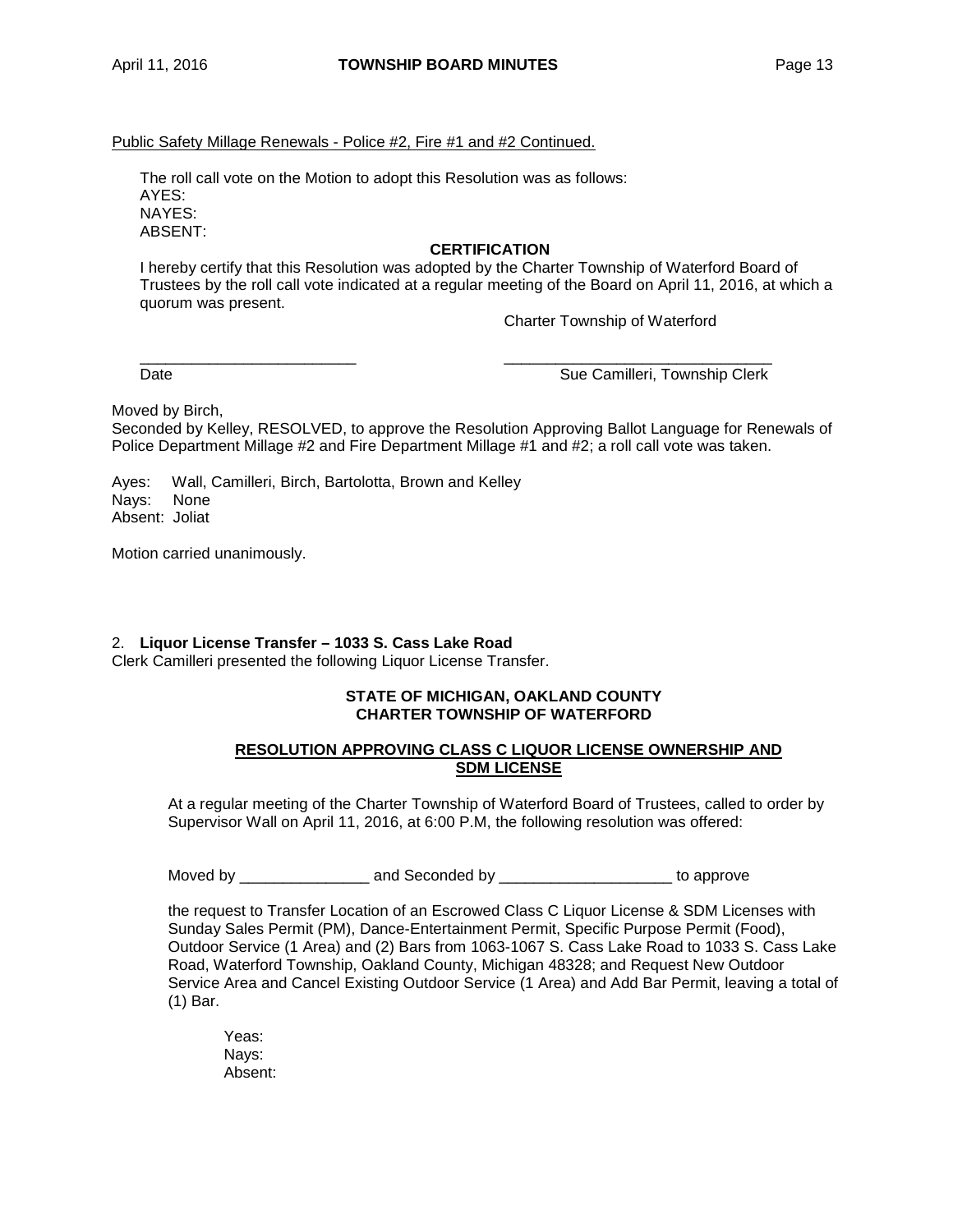## Liquor License Transfer – 1033 S. Cass Lake Road Continued. **CERTIFICATION**

I hereby certify that by the majority vote indicated above, this Resolution was adopted by the Charter Township of Waterford Board of Trustees on April 11, 2016.

\_\_\_\_\_\_\_\_\_\_\_\_\_\_\_\_\_\_\_\_\_\_\_ \_\_\_\_\_\_\_\_\_\_\_\_\_\_\_\_\_\_\_\_\_\_\_\_\_\_\_\_\_\_\_\_\_\_\_\_\_\_\_\_\_\_\_ Date **Sue Camilleri, Township Clerk** Sue Camilleri, Township Clerk 5200 Civic Center Drive, Waterford, MI 48329

Moved by Bartolotta,

Seconded by Camilleri, RESOLVED, to approve the request to Transfer Location of an Escrowed Class C Liquor License & SDM Licenses with Sunday Sales Permit (PM), Dance-Entertainment Permit, Specific Purpose Permit (Food), Outdoor Service (1 Area) and (2) Bars from 1063-1067 S. Cass Lake Road to 1033 S. Cass Lake Road, Waterford Township, Oakland County, Michigan 48328; and Request New Outdoor Service Area and Cancel Existing Outdoor Service (1 Area) and Add Bar Permit, leaving a total of (1) Bar; a roll call vote was taken.

Ayes: Wall, Camilleri, Birch, Bartolotta, Brown and Kelley Nays: None Absent: Joliat

Motion carried unanimously.

## 3. **Severe Weather Awareness Week**

Supervisor Wall presented the following Resolution.

#### **Charter Township of Waterford Severe Weather Awareness Week April 10-16, 2016**

WHEREAS, severe weather, in the form of thunderstorms, wind storms, floods and tornadoes, is a threat to the safety and welfare of all Michigan citizens; and,

WHEREAS, each year, more than 1,000 tornadoes strike the United States, including an average of 15 in Michigan; and,

WHEREAS, since 1950, 982 tornadoes have been reported in the State of Michigan, resulting in substantial loss of life and property; and,

WHEREAS, Michigan citizens are vulnerable to the devastating effects of tornadoes, flash floods and other severe weather in Michigan; and,

WHEREAS, there were several injuries and three deaths resulting from severe weather in 2014; and,

WHEREAS, our citizens should be aware of the warning signs of severe weather and proper safety and emergency procedures; and,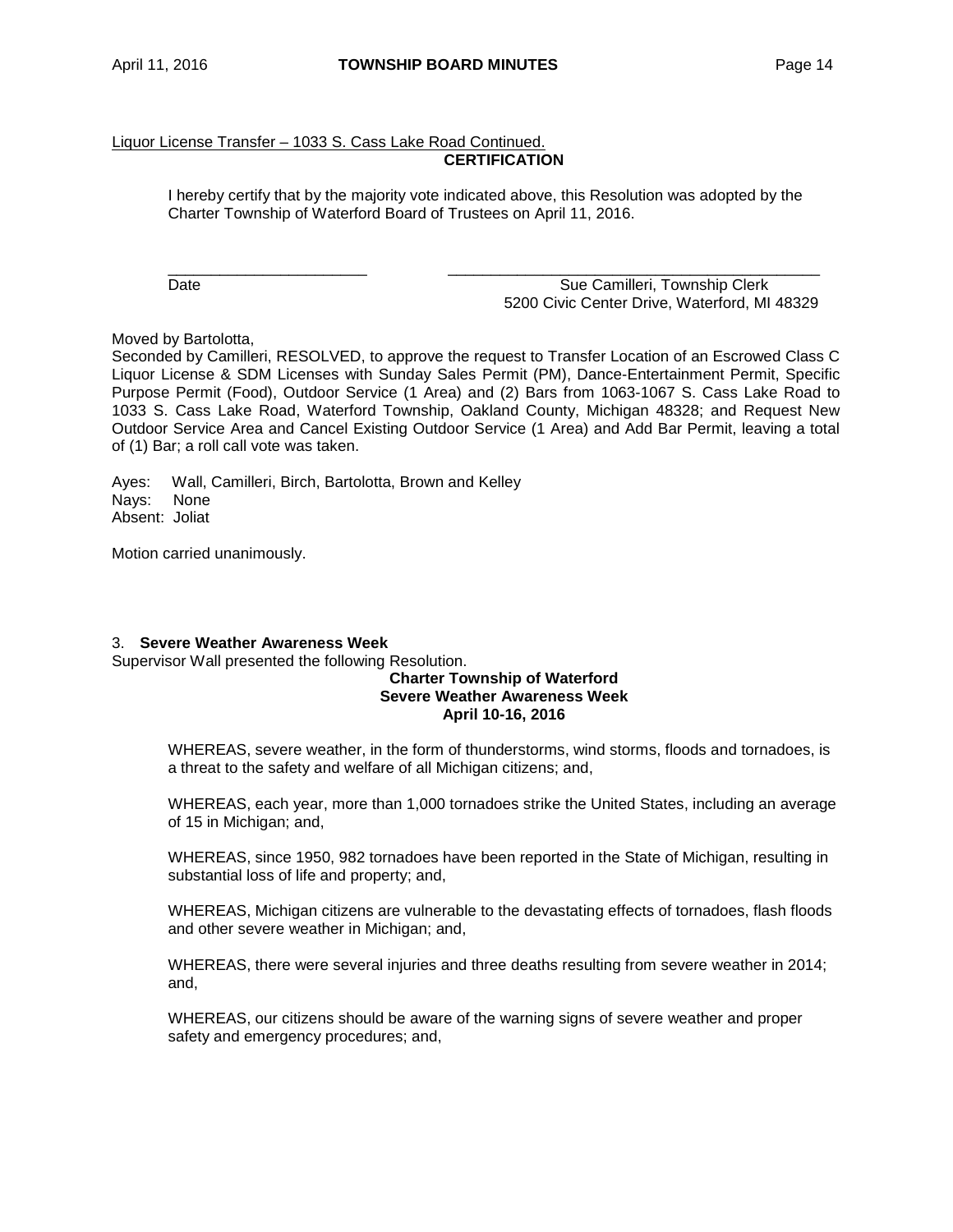#### Severe Weather Awareness Week Continued.

WHEREAS, each year, the Charter Township of Waterford joins with the Michigan Committee for Severe Weather Awareness, other emergency management officials and the media, to educate the public about the dangers of tornadoes and other severe weather events and the precautions that can be taken to save lives and protect families;

NOW, THEREFORE, BE IT RESOLVED, that April 10-16, 2016, is Severe Weather Awareness Week in Waterford, Michigan.

#### **Certification**

I hereby certify that this Resolution was adopted by the Board of Trustees of the Charter Township of Waterford at a regular meeting held on April11, 2016.

Date: April 12, 2016

 Sue Camilleri, Clerk Charter Township of Waterford

Moved by Camilleri,

Seconded by Kelley, RESOLVED, to recognize April 10-16, 2016, as severe Weather Awareness Week in Waterford, Michigan.

Motion carried unanimously.

## 4. **Re-Appoint Terry Chapdelaine And Gerald Couture To DPNC Advisory Board**

The following memo was received from Supervisor Wall.

I respectfully request the Township Board's approval for the re-appointment of Waterford Township residents Terri Chapdelaine and Gerard Couture to the Drayton Plains Nature Center Advisory Board.

The current Nature Center Advisory Board voted to renew both appointments, both Ms. Chapdelaine and Mr. Couture have agreed to continue service on this Board, and I concur with these recommendations.

If appointed, Terri Chapdelaine's term will expire March 9, 2019 and Gerard Couture's appointment will expired February 1, 2019.

Thank you for your consideration.

#### Moved by Camilleri,

Seconded by Bartolotta, RESOLVED, to reappoint Terri Chapdelaine and Gerard Couture to the Drayton Plains Nature Center Advisory Board for 3 year term; Chapdelaine's term to expire March 9, 2019 and Couture's term to expire February 1, 2019.

Motion carried unanimously.

Neither Ms. Chapdelaine nor Mr. Couture were not in attendance to be sworn in.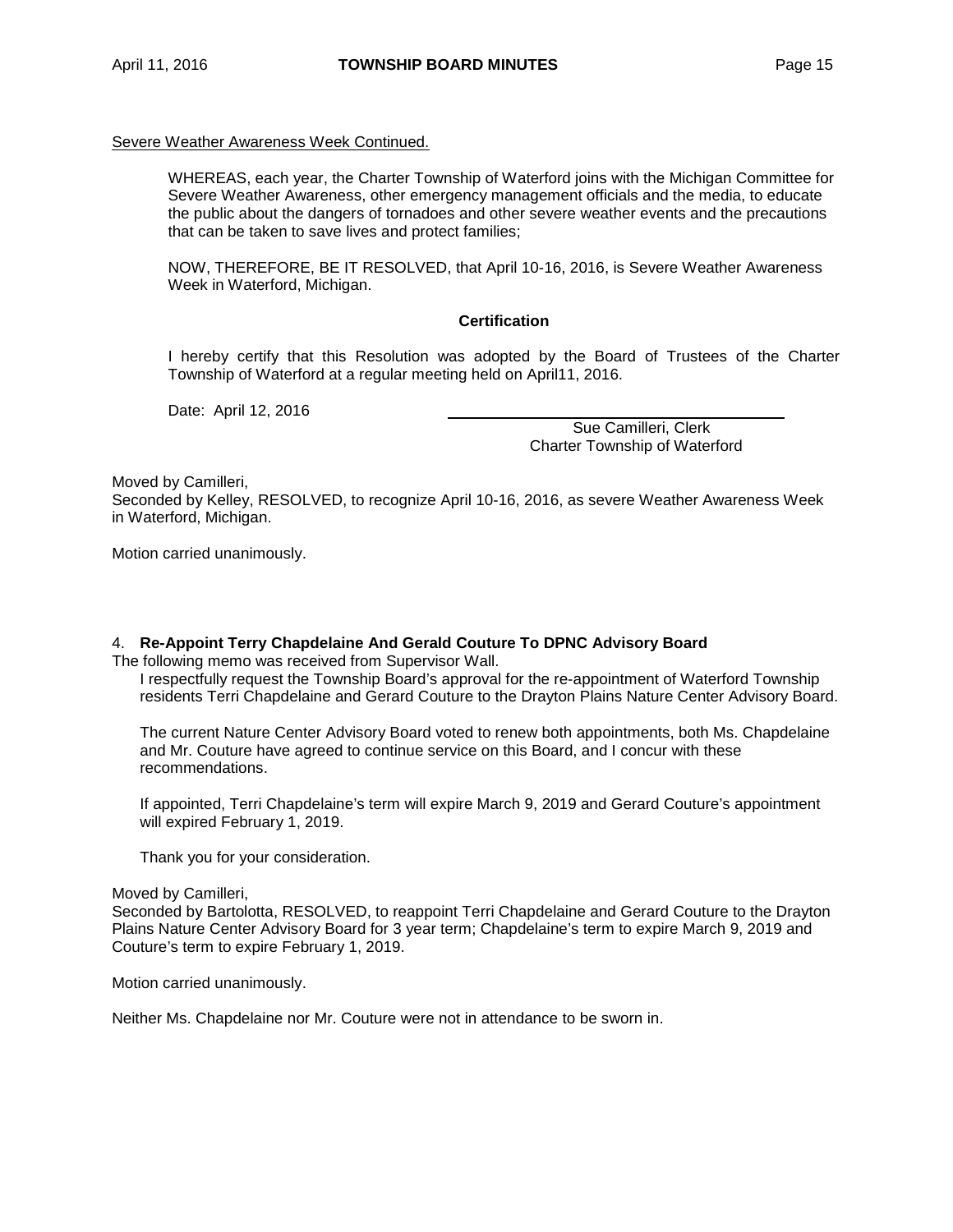#### 5. **Pawn Broker's License – 1155 West Huron**

Clerk Camilleri presented a Pawn Broker's application for 1155 West Huron. All requirements have been met.

Moved by Brown,

Seconded by Bartolotta, RESOLVED, to approve the 2016 Pawn Broker's License for Pontiac Broker's, Inc., located at 1155 West Huron; license to expire December 31, 2016.

Motion carried unanimously.

## 6. **Banner Permit - Grayson Elementary PTA**

Clerk Camilleri presented a Banner Permit application for the Grayson Elementary PTA.

Moved by Birch,

Seconded by Brown, RESOLVED, to approve the Grayson Elementary PTA permit for the period of April 11, 2016 to May 2, 2016, at the following pedestrian overpass: Walton Blvd. near Mason Middle School; further to direct the Clerk to apply for the necessary permits from the County.

Motion carried unanimously.

## 7. **Banner Permit - Waterford Garden Club**

Clerk Camilleri presented a Banner Permit application for the Waterford Garden Club.

#### Moved by Brown,

Seconded by Bartolotta, RESOLVED, to approve the Waterford Garden Club banner permit for the period of April 30, 2016 to May 20, 2016, at the following pedestrian overpasses: Pontiac Lake Road near the Senior Center; further to direct the Clerk to apply for the necessary permits from the County.

Motion carried unanimously.

## 8. **Banner Permit - Diabetes Walk And Run For A Cure**

Clerk Camilleri presented a Banner Permit application for the Waterford Garden Club.

#### Moved by Bartolotta,

Seconded by Brown, RESOLVED, to approve the Diabetes Walk and Run for a Cure banner permit for the period of May 3, 2016 to May 22, 2016, at the following pedestrian overpasses: Pontiac Lake Road near the Senior Center, Walton Blvd. near Mason Middle School, and Voorheis Rd. near Lynn Street; further to direct the Clerk to apply for the necessary permits from the State and the County.

Motion carried unanimously.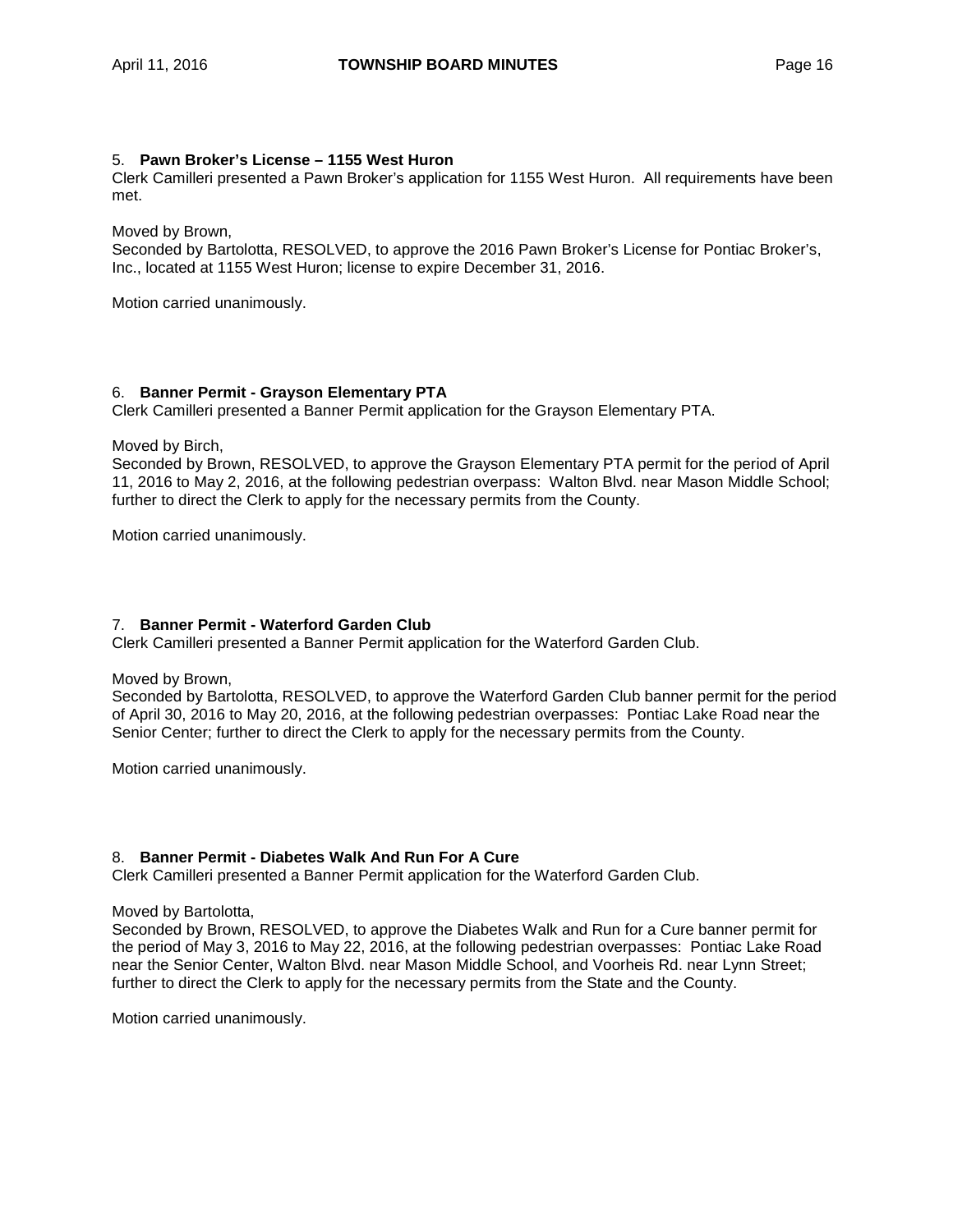- \* Two letters of thanks to the Police Department were read.
- Fire Chief Lyman announced that there were 13 Fire Fighters with perfect attendance.
- A \$250,000.00 check scam was received by a senior resident.
- State Representative Jim Tedder announced office hours at the Clarkston Community Center on April 18th from 12:00 p.m. until 1:30 p.m. and at the Waterford Civic Center on April 29, 2016 from 3:30 p.m. until 5:00 p.m. You may reach his office at 517-373-0615 or e-mail [jimtedder@house.mi.gov.](mailto:jimtedder@house.mi.gov)
- Candidate Tom Berman, a Keego Harbor Resident, introduced himself as a candidate for County Commissioner, District 5.

\_\_\_\_\_\_\_\_\_\_\_\_\_\_\_\_\_\_\_\_\_\_\_\_\_\_\_\_\_\_\_\_\_\_\_\_\_\_\_\_\_\_\_\_\_ Sue Camilleri, Clerk

Gary Wall, Supervisor

\_\_\_\_\_\_\_\_\_\_\_\_\_\_\_\_\_\_\_\_\_\_\_\_\_\_\_\_\_\_\_\_\_\_\_\_\_\_\_\_\_\_\_\_\_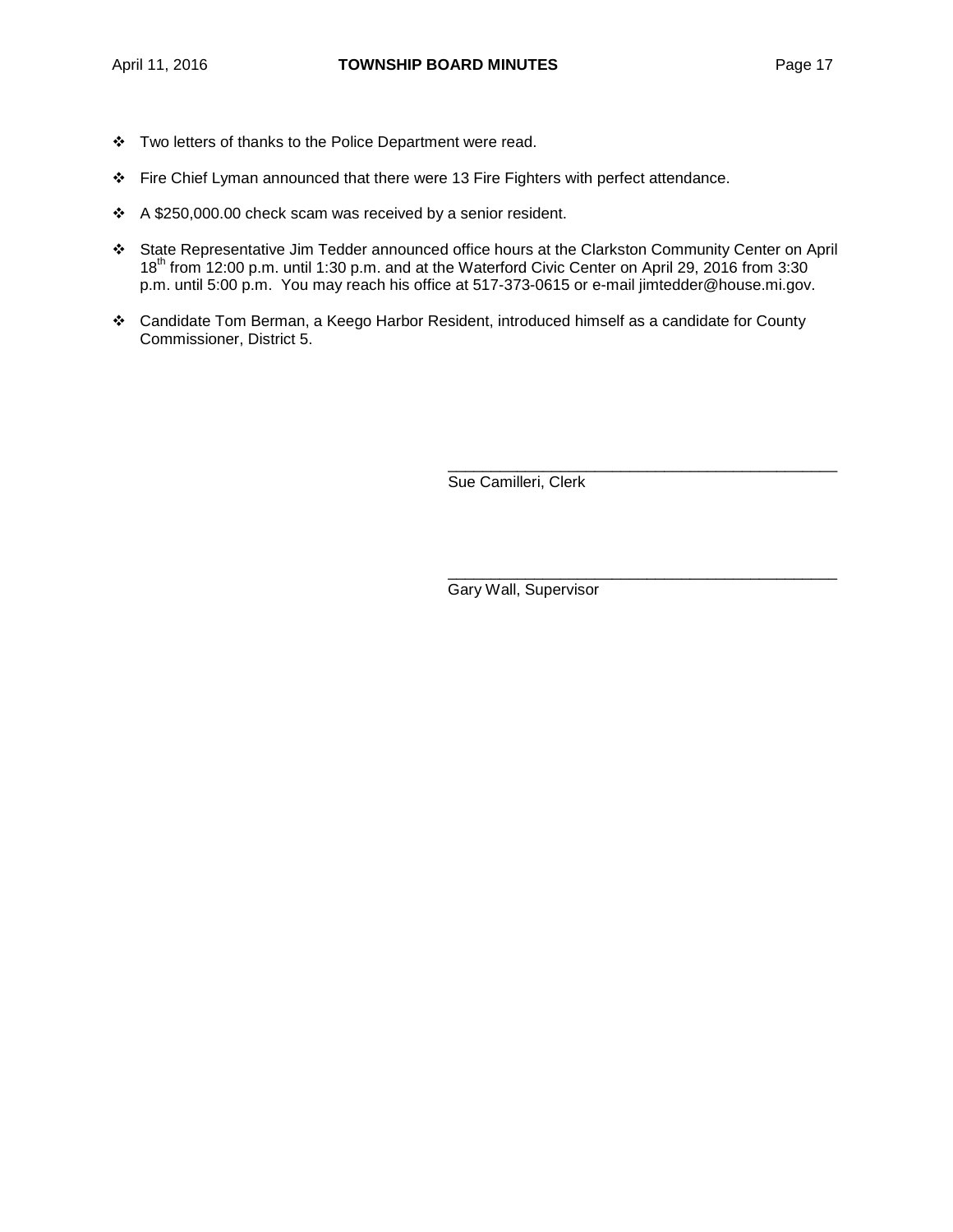#### 04/01/2016 10:22 | WATERFORD TOWNSHIP llievois AP CHECK RECONCILIATION REGISTER

#### FOR CASH ACCOUNT: 70000 01000

FOR: Uncleared

| CHECK # CHECK DATE TYPE    VENDOR NAME      |  |                                                                | UNCLEARED |  | CLEARED BATCH CLEAR DATE |
|---------------------------------------------|--|----------------------------------------------------------------|-----------|--|--------------------------|
|                                             |  |                                                                |           |  |                          |
|                                             |  |                                                                |           |  |                          |
| 265191 04/11/2016 PRINTED 011015 TRACTION   |  |                                                                | 1,645.75  |  |                          |
| 265192 04/11/2016 PRINTED 011021 ADI        |  |                                                                | 42.38     |  |                          |
|                                             |  | 265193 04/11/2016 PRINTED 011036 A&M PLUMBING                  | 126.89    |  |                          |
|                                             |  | 265194 04/11/2016 PRINTED 011730 ARROW PRINTING                | 311.26    |  |                          |
| 265195 04/11/2016 PRINTED 013137 ACCU-TECH  |  |                                                                | 7,200.00  |  |                          |
|                                             |  | 265196 04/11/2016 PRINTED 013377 AIR CENTER INC                | 622.85    |  |                          |
|                                             |  | 265197  04/11/2016  PRINTED  013537  SCHMIDT, ISGRIGG, ANDERSO | 167.48    |  |                          |
|                                             |  | 265198 04/11/2016 PRINTED 013665 APOLLO FIRE EQUIPMENT CO      | 935.42    |  |                          |
|                                             |  | 265199 04/11/2016 PRINTED 013666 APOLLO FIRE APPARATUS         | 1,582.04  |  |                          |
|                                             |  | 265200 04/11/2016 PRINTED 013685 APPLIED IMAGING               | 658.12    |  |                          |
|                                             |  | 265201 04/11/2016 PRINTED 013713 ARTBOX DESIGN                 | 1,285.00  |  |                          |
|                                             |  | 265202 04/11/2016 PRINTED 013740 ARGUS-HAZCO                   | 116.71    |  |                          |
|                                             |  | 265203 04/11/2016 PRINTED 013764 SANDRA ASPINALL               | 75.00     |  |                          |
|                                             |  | 265204 04/11/2016 PRINTED 021079 BAKER & TAYLOR BOOKS          | 2,791.08  |  |                          |
|                                             |  | 265205 04/11/2016 PRINTED 023281 KEVIN BELLANT                 | 513.50    |  |                          |
|                                             |  | 265206 04/11/2016 PRINTED 023291 BELL EQUIPMENT COMPANY        | 12,500.00 |  |                          |
|                                             |  | 265207 04/11/2016 PRINTED 023592 BOSTICK TRUCK CENTER LLC      | 9,353.79  |  |                          |
|                                             |  | 265208 04/11/2016 PRINTED 023617 WILLIAM E BOLLE               | 350.00    |  |                          |
| 265209 04/11/2016 PRINTED 023735 BRODART CO |  |                                                                | 49.21     |  |                          |
|                                             |  | 265210 04/11/2016 PRINTED 023835 BUGS BEE GONE LLC PEST CO     | 180.00    |  |                          |
|                                             |  | 265211 04/11/2016 PRINTED 041192 CDW GOVERNMENT INC            | 984.20    |  |                          |
|                                             |  | 265212 04/11/2016 PRINTED 043375 CITY GLASS COMPANY INC.       | 125.00    |  |                          |
|                                             |  | 265213 04/11/2016 PRINTED 043952 CYNERGY WIRELESS              | 386.95    |  |                          |
|                                             |  | 265214 04/11/2016 PRINTED 044073 COLLISION PUBLISHING INC      | 119.00    |  |                          |
| 265215 04/11/2016 PRINTED 051026 DTI SOCCER |  |                                                                | 4,095.00  |  |                          |
|                                             |  | 265216 04/11/2016 PRINTED 053047 DAVIES ENTERPRISES, LLC       | 315.00    |  |                          |
| 265217 04/11/2016 PRINTED 053230 DEMCO INC  |  |                                                                | 217.67    |  |                          |
|                                             |  | 265218 04/11/2016 PRINTED 053562 JACK DOHENY COMPANIES INC     | 1,853.55  |  |                          |
|                                             |  | 265219 04/11/2016 PRINTED 063004 EAGLE GRAPHICS AND DESIGN     | 750.00    |  |                          |
|                                             |  | 265220 04/11/2016 PRINTED 073279 WILLIAM FRITZ                 | 193.00    |  |                          |
|                                             |  | 265221 04/11/2016 PRINTED 073448 RICHARD KUHN JR               | 126.00    |  |                          |
|                                             |  | 265222 04/11/2016 PRINTED 083407 FIRE SERVICE MANAGEMENT       | 1,422.80  |  |                          |
|                                             |  | 265223 04/11/2016 PRINTED 091835 GUNNERS METERS & PARTS IN     | 585.00    |  |                          |
|                                             |  | 265224 04/11/2016 PRINTED 093025 GALE/CENGAGE LEARNING         | 277.84    |  |                          |
| 265225 04/11/2016 PRINTED 093705 GRAINGER   |  |                                                                | 1,093.44  |  |                          |
|                                             |  | 265226 04/11/2016 PRINTED 093800 GRESSCO LTD.                  | 587.43    |  |                          |
|                                             |  | 265227 04/11/2016 PRINTED 103031 HALT FIRE INC                 | 1,908.05  |  |                          |
|                                             |  | 265228 04/11/2016 PRINTED 103060 HARWOOD TUXEDO & UNIFORMS     | 1,378.55  |  |                          |
|                                             |  | 265229 04/11/2016 PRINTED 103584 JOHN H HOLMES                 | 300.00    |  |                          |
|                                             |  | 265230 04/11/2016 PRINTED 103611 HOT STICK USA INC             | 50.00     |  |                          |
|                                             |  | 265231 04/11/2016 PRINTED 113177 IDEAS FOR YOU                 | 1,070.04  |  |                          |
|                                             |  | 265232 04/11/2016 PRINTED 113542 INGRAM LIBRARY SERVICES       | 156.73    |  |                          |
|                                             |  | 265233 04/11/2016 PRINTED 113551 NICHOLS PAPER & SUPPLY CO     | 914.61    |  |                          |
|                                             |  | 265234 04/11/2016 PRINTED 114557 INTERNATIONAL CONTROLS &      | 165.00    |  |                          |
|                                             |  | 265235 04/11/2016 PRINTED 121006 JP MORGAN CHASE BANK          | 39,043.81 |  |                          |
|                                             |  | 265236 04/11/2016 PRINTED 121011 J&B MEDICAL SUPPLY            | 1,467.64  |  |                          |
|                                             |  | 265237 04/11/2016 PRINTED 121571 JONES & BARTLET LEARNING,     | 776.00    |  |                          |
|                                             |  | 265238 04/11/2016 PRINTED 163483 MICHIGAN METER TECHNOLOGY     | 713.10    |  |                          |
|                                             |  | 265239 04/11/2016 PRINTED 163491 MIDWEST GRAPHICS & AWARDS     | 49.30     |  |                          |
|                                             |  | 265240 04/11/2016 PRINTED 163853 MUNICIPAL ADVISORY COUNCI     | 100.00    |  |                          |
|                                             |  | 265241 04/11/2016 PRINTED 174431 STATE OF MICHIGAN             | 122.62    |  |                          |
|                                             |  | 265242 04/11/2016 PRINTED 174431 STATE OF MICHIGAN             | 67.25     |  |                          |

apchkrcn

 $\overline{a}$